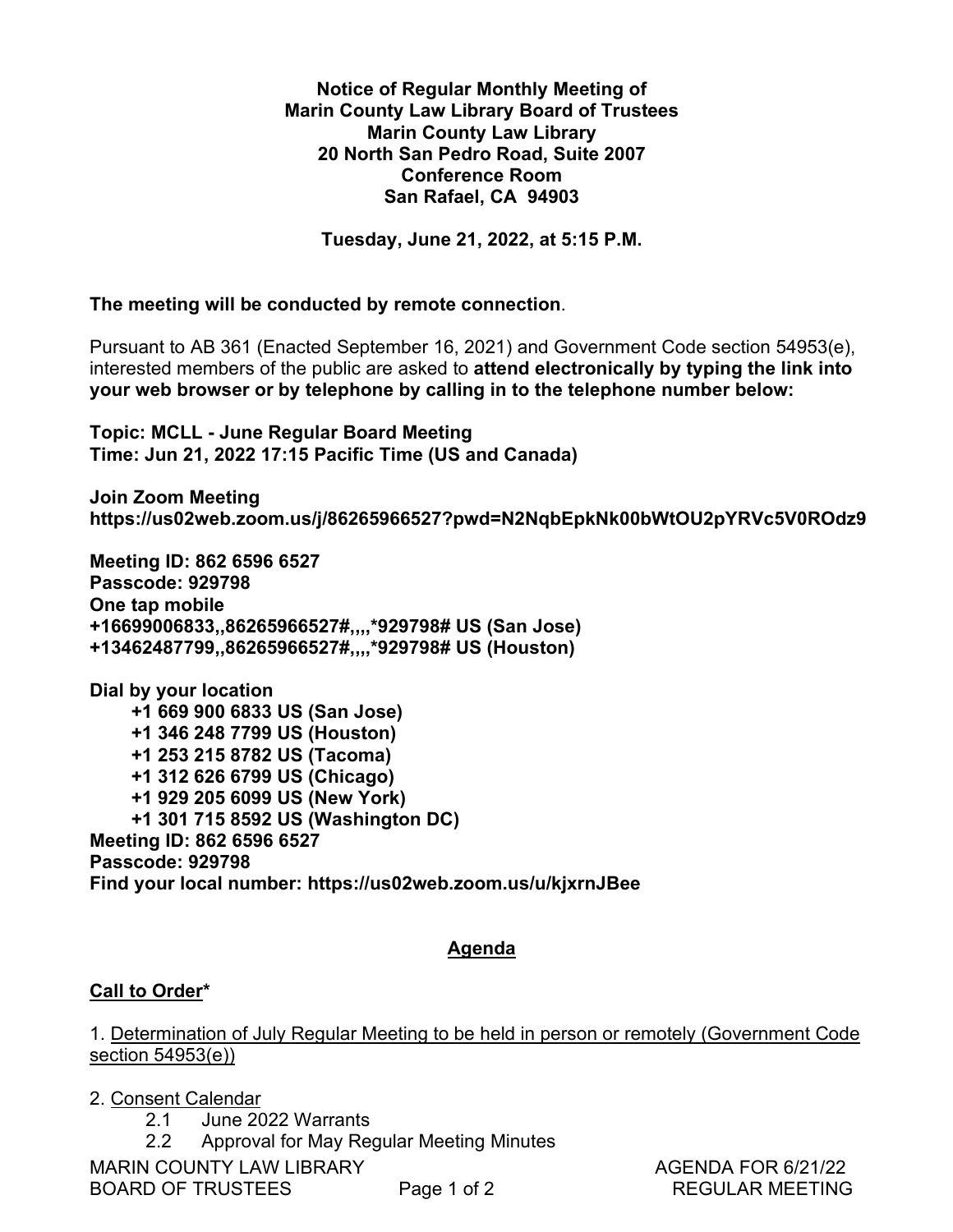2.3 Approval for June Special Meeting Minutes 2.3 Approval for June Special Meeting Minutes

#### 3. Open Time for Public Expression 3.

- 4. Financial Report 3.1 Filing Fee Schedule – June 2022 3.1 Filing Fee Schedule — June 2022 3.2 Actuals (Income and Expenses) – June 2022 3.2 Actuals (Income and Expenses) — June 2022 2.3 A<br><u>Open Ti</u><br><u>Financia</u> <u>Financial</u><br>3.1 Filing<br>3.2 Actua<br><u>Librarian's</u><br>Committe 9. Committee France Consumer Superinten Consumer Superinten Consuming Superinten Consumer S. Committee Report<br>
5.1 Committee Report<br>
6. Committee Reports<br>
6.1 Civic Engagement (See Writter<br>
6.2 Personnel Committee<br>
7.2 Di
- 5. Librarian's Report 5.
- 6. Committee Reports 6.1 Civic Engagement (See Written Report) 6.1 Civic Engagement (See Written Report) 6.2 Personnel Committee 6.2 Personnel Committee ming Fee Scriet<br>ctuals (Income<br><u>rian's Report</u><br>Sivic Engageme<br>Personnel Comr<br><u>Susiness</u><br>Discussion ar rian's Report<br>Tian's Report<br>Mittee Reports<br>Civic Engageme<br>Personnel Comm<br>Biscussion ar<br>Discussion ar <u>rian's Report<br>mittee Reports</u><br>ivic Engageme<br>Personnel Comr<br><u>Biscussion ar</u><br>Discussion ar
- 7. Old Business
	- 7.1 **Discussion and Action Item:** Discussion re Community Service Programs 7.1. Discussion and Action Item: Discussion re Community Service Programs
	- 7.2 **Discussion and Action Item:** Discussion re Hiring positions 7.2 Discussion and Action Item: Discussion re Hiring positions
	- 7.3 **Discussion and Action Item**: Discussion re Appointments to Board 7.3 Discussion and Action Item: Discussion re Appointments to Board 7.1 <u>DI</u><br>7.2 <u>Di</u><br>7.3 Di<br><u>New Bu</u>
- 8. New Business Personnel Com<br>Personnel Com<br>Business<br>Discussion al<br>Discussion al<br>Business<br>Discussion ar
- 8.1 **Discussion and Action Item**: Board Elections<br>9. Board Members' Suggestions for Next Month's Ager<br>10. Adjournment 9. Board Members' Suggestions for Next Month's Agenda 9.
- 10. Adjournment The next board meeting will be held on Tuesday, July 26, 2022, at 5:15 p.m. The next board meeting will be held on Tuesday, July 26, 2022, at 5:15 p.m. New Busii<br>8.1 <u>Discu</u><br>Board Me<br>Adjournme<br>The next |<br>Upcoming

#### **Upcoming Events FYI**: Upcoming Events FYI:

- First Thursdays at the Law Library on Zoom 6/30/2022 e First Thursdays at the Law Library on Zoom 6/30/2022
- Deadline to Submit Reports for Board Meeting on 7/26/2022: 7/19/2022 e Deadline to Submit Reports for Board Meeting on 7/26/2022: 7/19/2022

\_\_\_\_\_\_\_\_\_\_\_\_\_\_\_\_\_\_\_\_\_\_\_\_\_\_\_\_\_\_\_\_\_\_\_\_\_\_\_\_\_\_\_\_\_\_\_\_\_\_\_\_\_\_\_\_\_\_\_\_\_\_\_\_\_\_ \* This meeting may be recorded as authorized by the Government Code.

\* This meeting may be recorded as authorized by the Government Code.<br>If requested, pursuant to Government Code Section 54953.2, this agenda shall be made *available in appropriate alternative formats to persons with a disability, as required by*  available in appropriate alternative formats to persons with a disability, as required by *Section 202 of the Americans with Disabilities Act of 1990 (42 U.S.C. Section 12132), and the*  Section 202 of the Americans with Disabilities Act of 1990 (42 U.S.C. Section 12132), and the *federal rules and regulations adopted in implementation thereof. To make a request for*  federal rules and regulations adopted in implementation thereof. To make a request for *disability-related modification or accommodation, please contact (415) 473-4381*  disability-related modification or accommodation, please contact (415) 473-4381 *(Voice/TTY) or 711 for the California Relay Service or e-mail*  (Voice/TTY) or 711 for the California Relay Service or e-mail

*disabilityaccess@marincounty.org at least five working days in advance of the meeting.* disabilityaccess@marincounty.org at least five working days in advance of the meeting. *A complete agenda packet is available at the front desk of the Marin County Law Library, on*  A complete agenda packet is available at the front desk of the Marin County Law Library, on *the Law Library's bulletin board, and on the Law Library website at*  the Law Library's bulletin board, and on the Law Library website at

*www.marincountylawlibrary.org. It is also available 24/7 outside the ground floor lobby of*  www.marincountylawlibrary.org. It is also available 24/7 outside the ground floor lobby of *the middle archway entrance to the Civic Center (the one allowing access to the Courts floor)*  the middle archway entrance to the Civic Center (the one allowing access to the Courts floor) *at 3501 Civic Center Drive, San Rafael, CA 94903 at least 72 hours prior to the meeting.*  at 3501 Civic Center Drive, San Rafael, CA 94903 at least 72 hours prior to the meeting.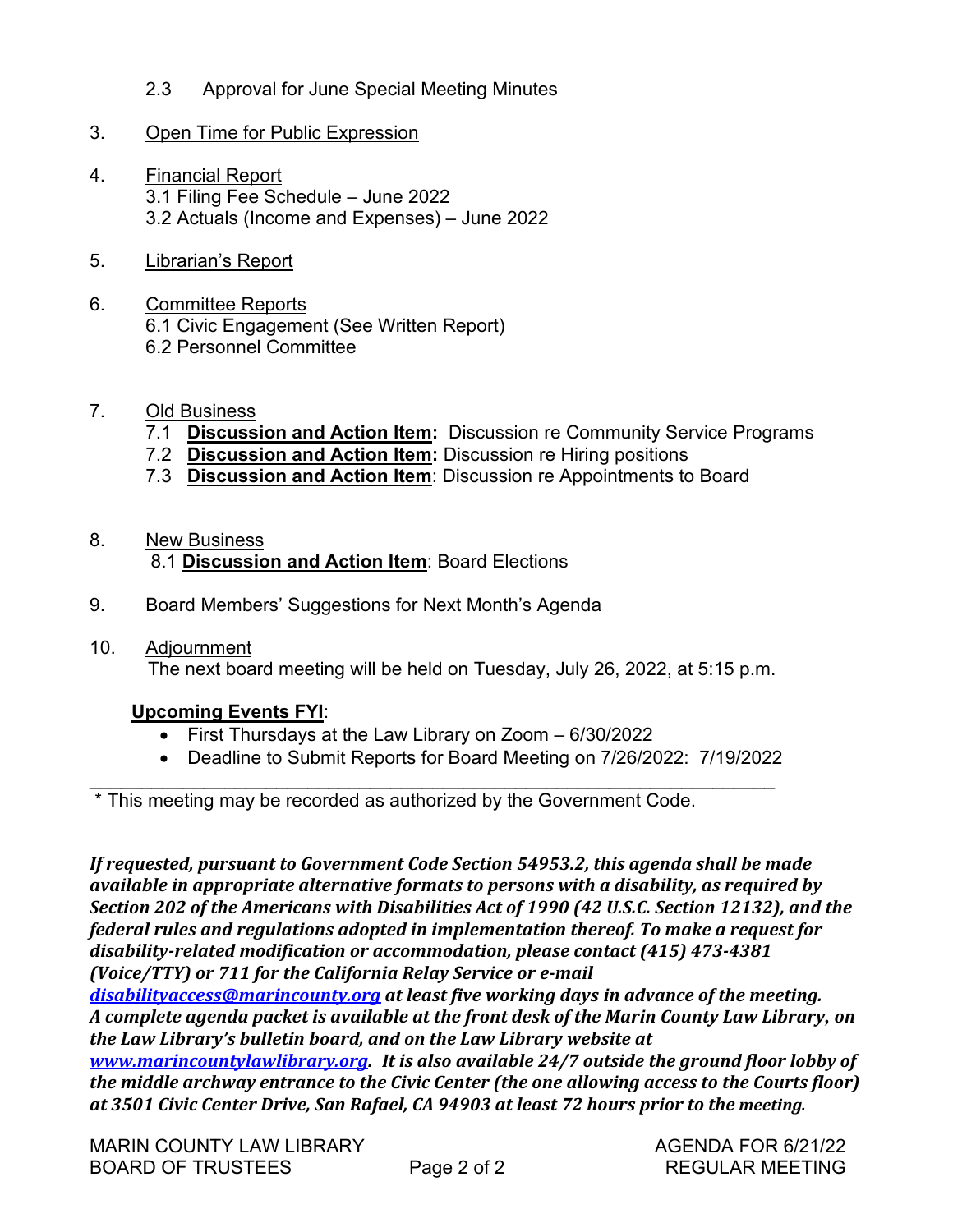#### Minutes of Regular Minutes of Regular Meeting of the Meeting of the Marin County Law Marin County Law Library Board of Library Board of Trustees Trustees

Tuesday, May 31, 2022, at 5:15 p.m. Tuesday, May 31, 2022, at 5:15 p.m. 20 North San Pedro Road, Suite 2007 – Conference 20 North San Pedro Road, Suite 2007 — Conference Room Room

Present: Kristine Fowler Cirby, President, Denise Bashline, Tracy Barrett, Walt Cook, Jr., Present: Kristine Fowler Cirby, President, Denise Bashline, Tracy Barrett, Walt Cook, Jr., Alexander Johnson, and Stephen Richards, Ex Officio-Secretary Alexander Johnson, and Stephen Richards, Ex Officio-Secretary

Also Present: Bill Hale Also Present: Bill Hale

President K.C. called the meeting to order at 5:22 P.M. and thereafter presided. President K.C. called the meeting to order at 5:22 P.M. and thereafter presided.

President K.C. asked for unanimous consent to allow swearing in of Alexander Johnson and President K.C. asked for unanimous consent to allow swearing in of Alexander Johnson and Tracy Barrett to the board before the consent calendar. Unanimous consent was adopted, and Tracy Barrett to the board before the consent calendar. Unanimous consent was adopted, and Alexander Johnson was sworn to the board along with Tracy Barrett. Alexander Johnson was sworn to the board along with Tracy Barrett.

#### 1. Consent Calendar

- 1.1 Approval for March Meeting Minutes 1.1 Approval for March Meeting Minutes
- 1.2 Approval for May 17 Meeting Minutes 1.2 Approval for May 17 Meeting Minutes

President K.C. moved to approve the Consent Calendar as presented (documents were President K.C. moved to approve the Consent Calendar as presented (documents were attached to agenda packet); Motion Adopted: 5 Ayes, 0 Noes, 0 Abstentions attached to agenda packet); Motion Adopted: 5 Ayes, 0 Noes, 0 Abstentions 1. Consent Calendar<br>1.1 Approval for March Me<br>1.2 Approval for May 17 Me<br>President K.C. moved to approve the<br>attached to agenda packet); Motion /<br>2. <u>Open Time for Public Expression</u>

#### 2. Open Time for Public Expression

B.H. raised concern regarding the rising number of positive COVID-19 cases in the county B.H. raised concern regarding the rising number of positive COVID-19 cases in the county and suggested return to teleconference or hybrid. and suggested return to teleconference or hybrid.

- 3. Financial Report
	- 3.1 Filing Fee Schedule See document attached to agenda packet 3.1 Filing Fee Schedule See document attached to agenda packet

See Agenda Packet See Agenda Packet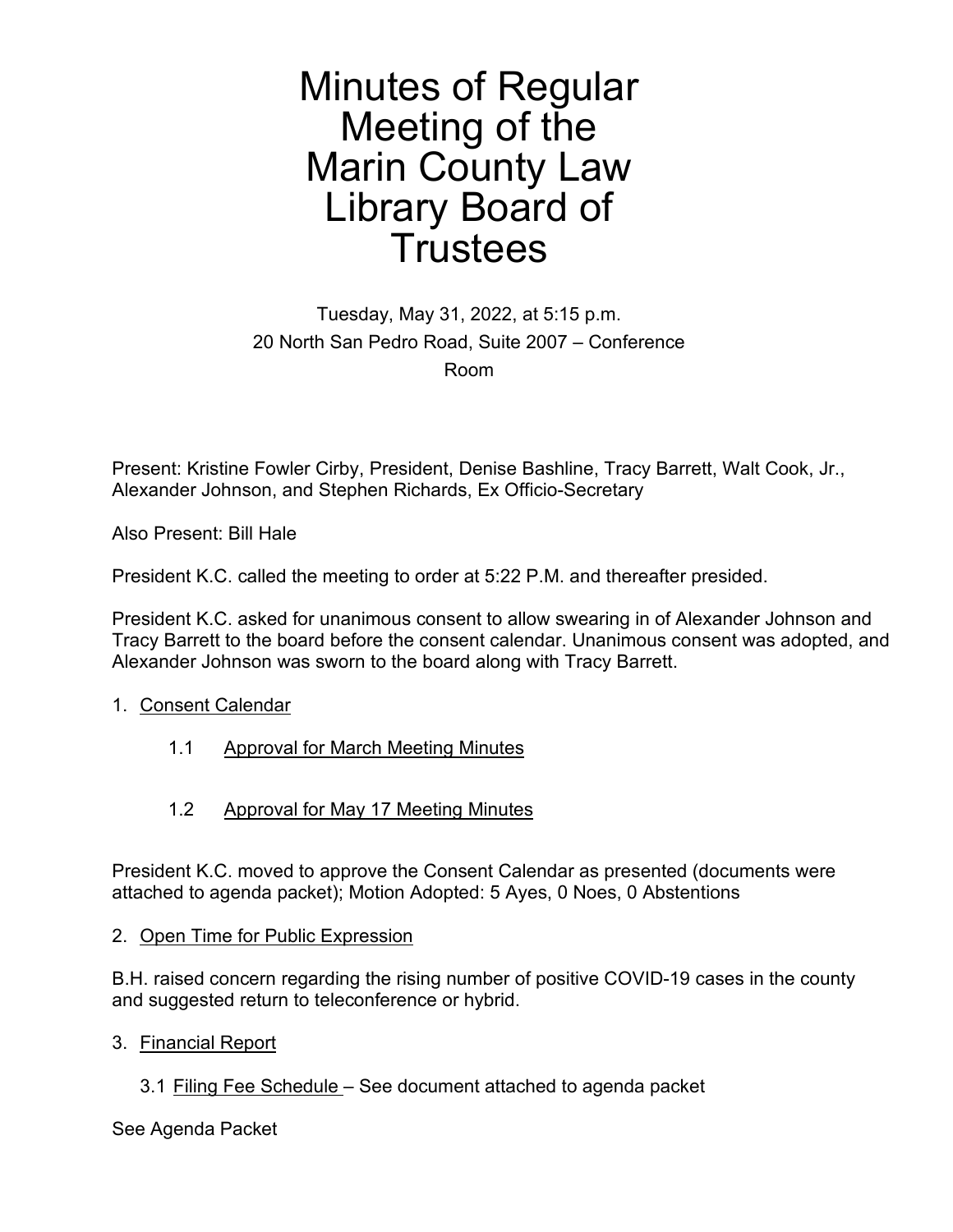### 3.2 Actuals (Income and Expenses) 3.2 Actuals (Income and Expenses) 3.2 <u>Actuals (Income and</u><br>E Agenda Packet<br>3.3 <u>April 2022 Warrants</u>

See Agenda Packet See Agenda Packet

President K.C. moved to approve the filing fee schedule, actuals sheet, and warrants as President K.C. moved to approve the filing fee schedule, actuals sheet, and warrants as presented (documents was attached to agenda packet); Motion Adopted: 5 Ayes, 0 Noes, 0 presented (documents was attached to agenda packet); Motion Adopted: 5 Ayes, 0 Noes, 0 Abstentions Abstentions

4. Librarian's Report - A written report was attached to the agenda packet and received at the meeting. meeting.

#### 5. Committee Reports

#### 5.1 Civic Engagement

D.B. presented information regarding the attendance of the First Thursday programs. D.B. presented information regarding the attendance of the First Thursday programs. Possible topics for future First Thursday programs were discussed by D.B. and the rest Possible topics for future First Thursday programs were discussed by D.B. and the rest of the board. of the board. 5.1 <u>Civic Engagement</u><br>D.B. presented informatio<br>Possible topics for future<br>of the board.<br>5.2 <u>Personnel Committee</u>

#### 5.2 Personnel Committee

No new information was presented at this time. No new information was presented at this time.

#### 6. Old Business

#### 6.1 **Discussion and Action Item:** Discussion re Community Service Programs 6.1 Discussion and Action Item: Discussion re Community Service Programs

K.C. addressed the board on the topic of restoring Lawyers in the Library through K.C. addressed the board on the topic of restoring Lawyers in the Library through teleconference beginning at the end of June and asked for unanimous consent to allow teleconference beginning at the end of June and asked for unanimous consent to allow program to be restarted then and then to continue once a month on every 4<sup>th</sup> Thursday of the month through August 2022. Unanimous consent was adopted, and June 30<sup>th</sup>, 2022, was set for date of the first Lawyers in the Library program through 2022, was set for date of the first Lawyers in the Library program through teleconference along with continuation of teleconference program on 4<sup>th</sup> Thursday of the month through August 2022. the month through August 2022. 4. **Considers Account** - A written report was almeeting.<br>
5. Committee Reports<br>
5.1 Civic Engagement<br>
D.B. presented information regarding the a<br>
Possible topics for future First Thursday pi<br>
of the board.<br>
5.2 <u>Personnel </u>

#### 6.2 **Discussion and Action Item:** Discussion re Hiring positions 6.2 Discussion and Action Item: Discussion re Hiring positions

S.R. presented information that he was about to send out two offer of acceptance letters to S.R. presented information that he was about to send out two offer of acceptance letters to two candidates for the position of Law Library Assistant. He was hopeful that the two candidates for the position of Law Library Assistant. He was hopeful that the candidates would accept, and he could begin to onboard them in early June 2022. candidates would accept, and he could begin to onboard them in early June 2022.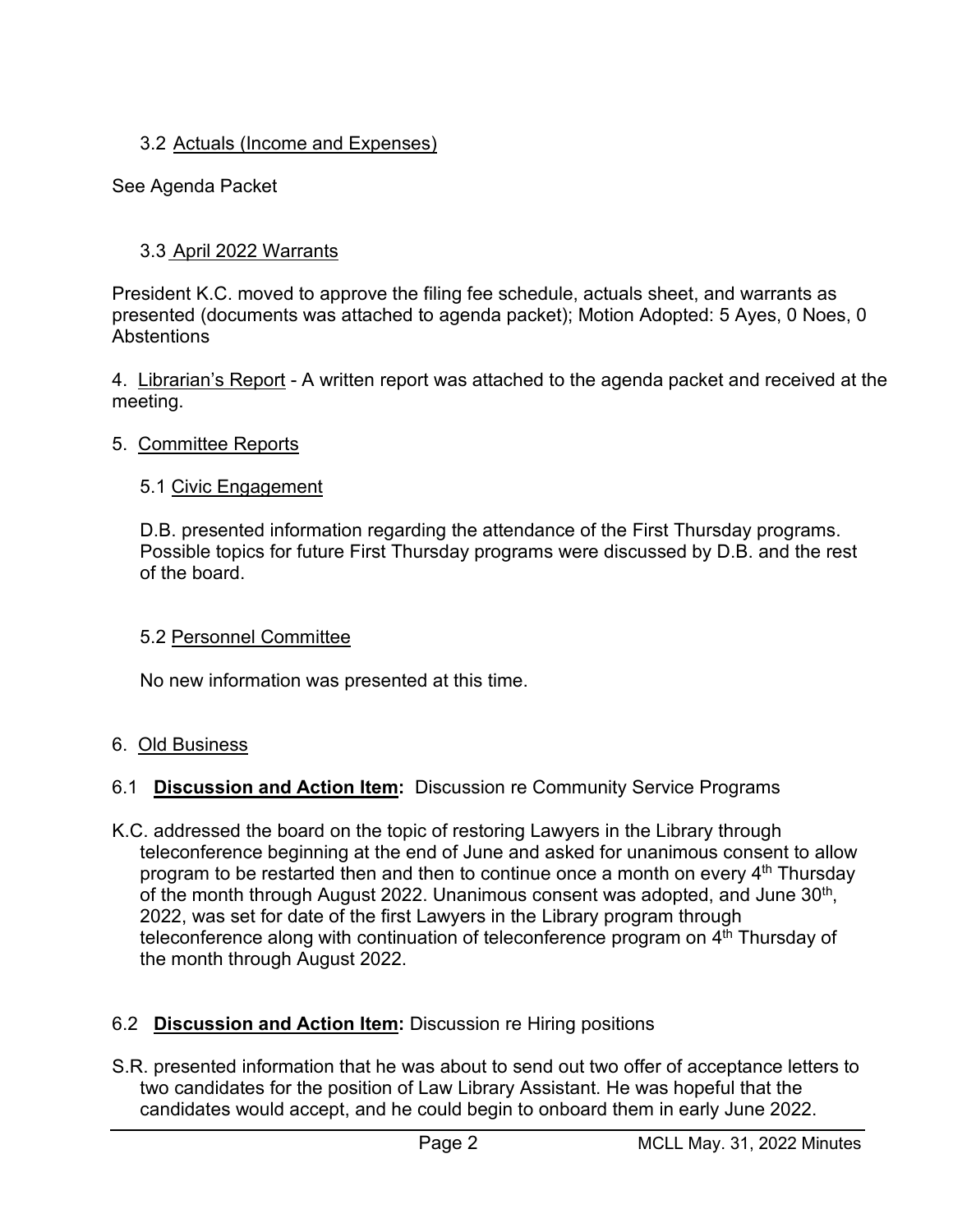#### 6.3 **Discussion and Action Item**: Discussion re Appointments to Board 6.3 Discussion and Action Item: Discussion re Appointments to Board

- President K.C. first congratulated A.J. on his appointment to the board. The next order of President K.C. first congratulated A.J. on his appointment to the board. The next order of business was working on how to promote the County Board of Supervisors opening to business was working on how to promote the County Board of Supervisors opening to possible appointments. possible appointments. 6.3 Discussion and Action It<br>President K.C. first congratulate<br>business was working on he<br>possible appointments.<br>7. <u>New Business</u><br>7.1 <u>Discussion and Approval</u>
- 7. New Business
- 7.1 **Discussion and Approval**: Moving July 2022 Board Meeting to Future Date Discussion and Approval: Moving July 2022 Board Meeting to Future Date
- S.R. presented the fact that he would be gone during the regular scheduled date of the S.R. presented the fact that he would be gone during the regular scheduled date of the July 2022 Board Meeting due to AALL Conference and asked about moving the date of July 2022 Board Meeting due to AALL Conference and asked about moving the date of July 2022 Board Meeting. President K.C. made motion to move July 2022 Board July 2022 Board Meeting. President K.C. made motion to move July 2022 Board Meeting to July 26<sup>th</sup>, 2022, at 5:15 P.M. Motion Adopted: 5 Ayes, 0 Noes, 0 Abstentions 7.1 Discussion and Approval<br>S.R. presented the fact that he<br>July 2022 Board Meeting du<br>July 2022 Board Meeting. P<br>Meeting to July 26<sup>th</sup>, 2022, a<br>7.2 <u>Discussion and Approval</u>

#### 7.2 **Discussion and Approval**: Contribution Towards AALL Conference Discussion and Approval: Contribution Towards AALL Conference

President K.C. brought up the idea of contributing an amount of money towards the President K.C. brought up the idea of contributing an amount of money towards the payment of the AALL conference. Discussion occurred. T.B. made motion to assign \$1,000 payment of the AALL conference. Discussion occurred. T.B. made motion to assign \$1,000 towards payment of AALL conference expenses. Motion Adopted: 5 Ayes, 0 Noes, 0 towards payment of AALL conference expenses. Motion Adopted: 5 Ayes, 0 Noes, 0 Abstentions. Abstentions. July 2022 Board Mccling. 1 10.<br>Meeting to July 26<sup>th</sup>, 2022, at 3<br>7.2 **Discussion and Approval**: C<br>President K.C. brought up the ide<br>payment of the AALL conference.<br>towards payment of AALL confere<br>Abstentions.

#### 7.3 **Discussion and Action Item**: Becoming a U.S. Passport Acceptance Facility Discussion and Action Item: Becoming a U.S. Passport Acceptance Facility

Discussion occurred regarding becoming a U.S. Passport Acceptance Facility. D.B. made Discussion occurred regarding becoming a U.S. Passport Acceptance Facility. D.B. made motion to proceed in becoming a U.S. Passport Acceptance Facility once new employees motion to proceed in becoming a U.S. Passport Acceptance Facility once new employees were on-boarded. Motion Adopted: 5 Ayes, 0 Noes, 0 Abstentions were on-boarded. Motion Adopted: 5 Ayes, 0 Noes, 0 Abstentions Payment of the AALL conferent<br>towards payment of AALL conf<br>Abstentions.<br>7.3 <u>Discussion and Action Ite</u><br>Discussion occurred regarding<br>motion to proceed in becoming<br>were on-boarded. Motion Adop<br>7.4 <u>Discussion and Approval</u>

#### 7.4 **Discussion and Approval**: Updating Collection of Self-Help Legal Books Discussion and Approval: Updating Collection of Self-Help Legal Books

Discussion occurred regarding updating collection of self-help legal books. The issue at Discussion occurred regarding updating collection of self-help legal books. The issue at hand became whether the collection needed further review. W.C. made motion to move hand became whether the collection needed further review. W.C. made motion to move subject to Collection Committee for further review. Motion Adopted: 4 Ayes, 0 Noes, 1 subject to Collection Committee for further review. Motion Adopted: 4 Ayes, 0 Noes, 1 Abstention. Abstention. motion to proceed in becoming<br>were on-boarded. Motion Adop<br>7.4 Discussion and Approval<br>Discussion occurred regarding<br>hand became whether the colle<br>subject to Collection Committee<br>Abstention.<br>7.5 Discussion and Approval

#### 7.5 **Discussion and Approval**: Software License Purchases Discussion and Approval: Software License Purchases

First discussion was about purchasing a license to Jotform for Lawyers in the Library First discussion was about purchasing a license to Jotform for Lawyers in the Library forms. President K.C. brought up point that amount of time spent on form collection for forms. President K.C. brought up point that amount of time spent on form collection for Lawyers in the Library was multiple hours and anything to reduce those hours would be Lawyers in the Library was multiple hours and anything to reduce those hours would be helpful. Price form was attached to Agenda. D.B. made motion to move forward with helpful. Price form was attached to Agenda. D.B. made motion to move forward with annual subscription of Jotform in Silver plan. Motion Adopted: 5 Ayes, 0 Noes, 0 annual subscription of Jotform in Silver plan. Motion Adopted: 5 Ayes, 0 Noes, 0 Abstentions. Abstentions. S.R. presented the ract that ne would be gone<br>
July 2022 Board Meeting due to AALL Cor<br>
July 2022 Board Meeting due to AALL Cor<br>
July 2022 Board Meeting. President K.C. r<br>
Meeting to July 26<sup>th</sup>, 2022, at 5:15 P.M. M<br>
7.2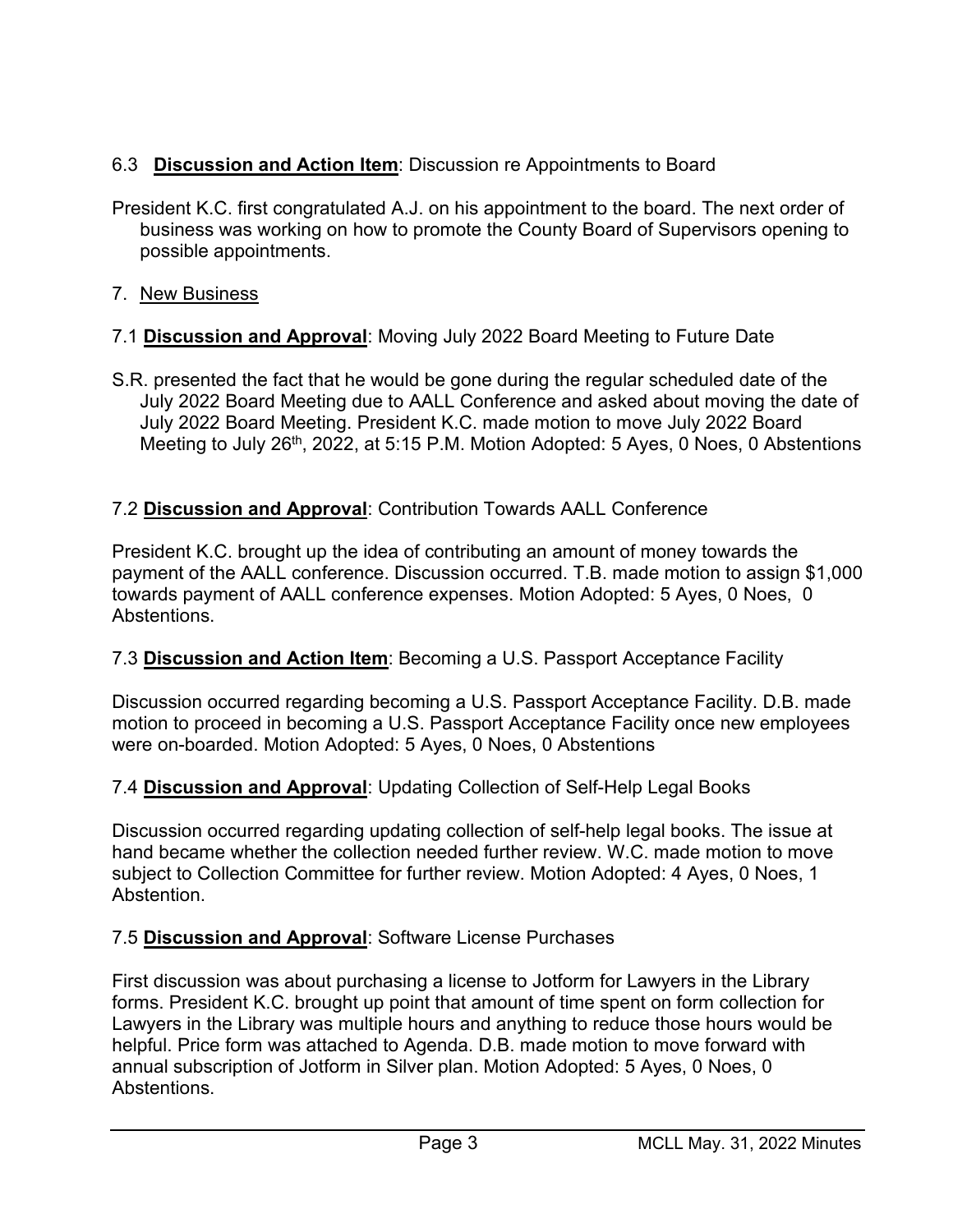Second discussion was about annual subscription to purchase of Cybrarian Public Second discussion was about annual subscription to purchase of Cybrarian Public Computer Management. S.R. bought up the point that for future technology grants from the Computer Management. S.R. bought up the point that for future technology grants from the public state library, this type of software would be necessary to qualify for it. In addition, public state library, this type of software would be necessary to qualify for it. In addition, this software would generate the user statistics along with implantation of time limits. Some this software would generate the user statistics along with implantation of time limits. Some concern was raised that workstations are often not used enough to require such software. concern was raised that workstations are often not used enough to require such software. T.B. made motion to purchase one year subscription to Cybrarian. Motion Adopted: 5 T.B. made motion to purchase one year subscription to Cybrarian. Motion Adopted: 5 Ayes, 0 Noes. 0 Abstentions. Ayes, 0 Noes. 0 Abstentions. cond discussion was about amputer Management. S.R. k<br>blic state library, this type of<br>i software would generate the<br>ncern was raised that workst<br>i. made motion to purchase<br>es, 0 Noes. 0 Abstentions.<br>Board Members' Suggesti

#### 8. Board Members' Suggestions for Next Month's Agenda 8. Board Members' Suggestions for Next Month's Agenda

- Board Elections e Board Elections
- Possible Report from Collections Committee e Possible Report from Collections Committee ● Bo<br>● Po:<br>● Po:<br><u>Adjour</u>
- Possible Special Meeting to Allow Regular Meetings to be Teleconferenced e Possible Special Meeting to Allow Regular Meetings to be Teleconferenced

#### . 9. Adjournment

 All relevant business having come before the board, President K.C. moved to adjourn All relevant business having come before the board, President K.C. moved to adjourn the meeting. Motion adopted with 5 Ayes, 0 Noes and 0 Abstentions. The meeting was the meeting. Motion adopted with 5 Ayes, 0 Noes and 0 Abstentions. The meeting was adjourned at 7:07 P.M. The next regular board meeting will be held on Tuesday, June 21, adjourned at 7:07 P.M. The next regular board meeting will be held on Tuesday, June 21, 2022, at 5:15 p.m. 2022, at 5:15 p.m. • Board Electic<br>• Possible Rep<br>• Possible Spe<br>9. Adjournment<br>All relevant busis<br>the meeting. Motion<br>adjourned at 7:07 P<br>2022, at 5:15 p.m.<br>Respectfully submit Possible Special Meeting to Allow Regular Meetings to be Teleconferenced<br>
9. Adjournment<br>
All relevent business having come before the board, President K.C. moved to adjourn<br>
the meeting. Motion adopted with 5 Ayes, 0 Noes

Respectfully submitted, Respectfully submitted,

 $\overline{\phantom{a}}$  , and the contribution of the contribution of the contribution of the contribution of the contribution of the contribution of the contribution of the contribution of the contribution of the contribution of the Kristine Fowler Cirby, Esq. The Microsoft Communist Controller Stephen Richards, Ex-Officio President, Board of Trustees Secretary Kristine Fowler Cirby, Esq.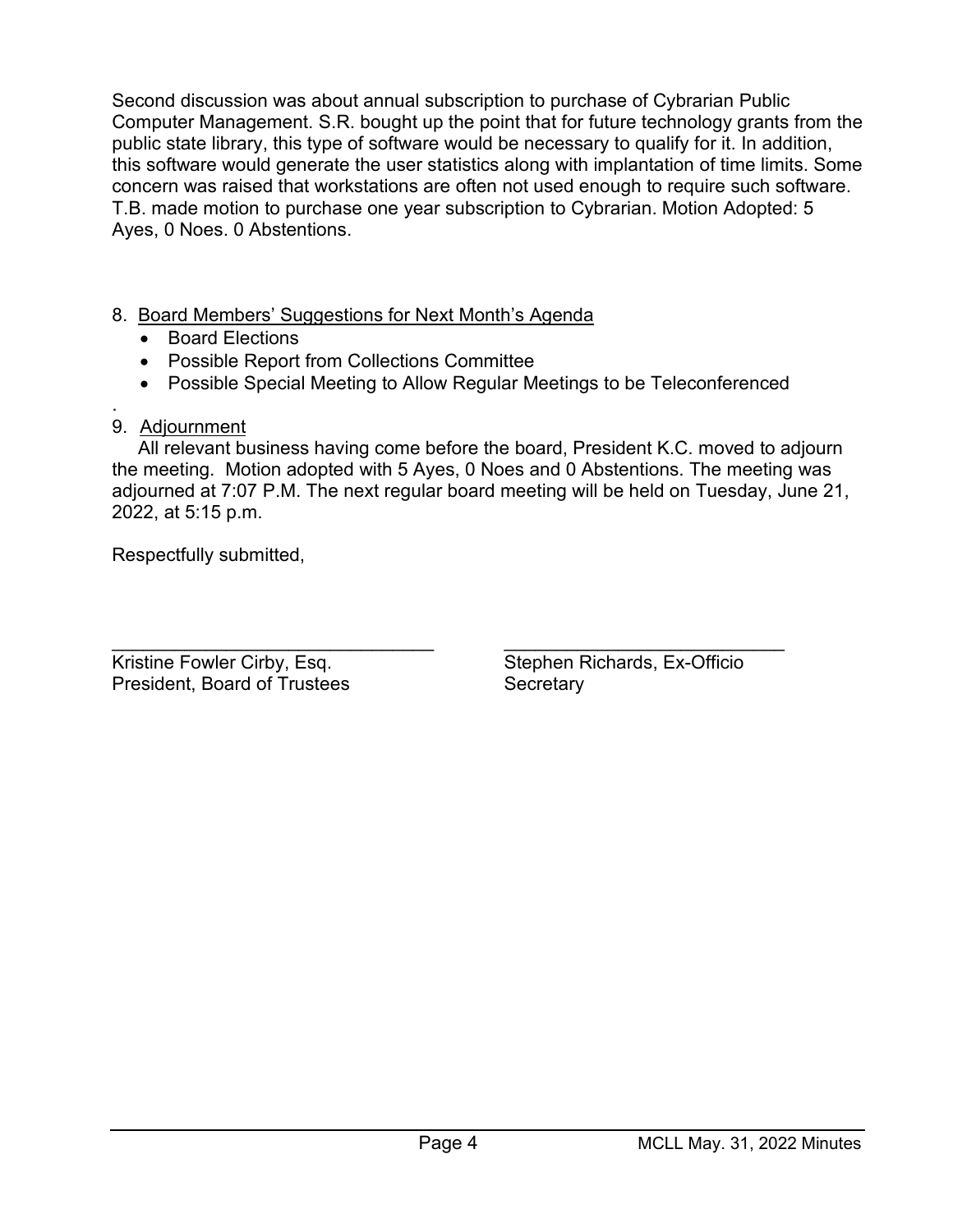Minutes of Special Minutes of Special Meeting of the Meeting of the Marin County Law Marin County Law Library Board of Library Board of Trustees Trustees

> June 14, 2022, at 5:15 p.m. June 14, 2022, at 5:15 p.m. Teleconference by Zoom Teleconference by Zoom

Present: Kristine Fowler Cirby, President, Denise Bashline, Tracy Barrett, Walt Cook, Jr., Present: Kristine Fowler Cirby, President, Denise Bashline, Tracy Barrett, Walt Cook, Jr., Alexander Johnson, and Stephen Richards, Ex Officio-Secretary Alexander Johnson, and Stephen Richards, Ex Officio-Secretary **t: Kristine Fowler (**<br>der Johnson, and (<br>ent K.C. called the<br><u>w Business</u><br>scussion and App<br>(Government Code

President K.C. called the meeting to order at 5:18 P.M. and thereafter presided. President K.C. called the meeting to order at 5:18 P.M. and thereafter presided.

1. New Business

#### 1.1 **Discussion and Approval**: June Regular Meeting to be held in person or remotely 1.1 Discussion and Approval: June Regular Meeting to be held in person or remotely (Government Code section 54953(e)) (Government Code section 54953(e))

Discussion occurred regarding moving the June Regular Meeting to be teleconferenced as Discussion occurred regarding moving the June Regular Meeting to be teleconferenced as allowed under Cal. Gov. Code Section 54953(e). allowed under Cal. Gov. Code Section 54953(e).

T.B. moved to allow June meeting to be teleconferenced and then have teleconference motion T.B. moved to allow June meeting to be teleconferenced and then have teleconference motion reviewed every 30 days as under Cal. Gov. Code. Section 54953(e). Motion Adopted: 5 Ayes, 0 reviewed every 30 days as under Cal. Gov. Code. Section 54953(e). Motion Adopted: 5 Ayes, 0 Noes, 0 Abstentions. Noes, 0 Abstentions.

2. Adjournment

.

 All relevant business having come before the board, President K.C. moved to adjourn All relevant business having come before the board, President K.C. moved to adjourn the meeting. Motion adopted with 5 Ayes, 0 Noes and 0 Abstentions. The meeting was the meeting. Motion adopted with 5 Ayes, 0 Noes and 0 Abstentions. The meeting was adjourned at 5:20 P.M. The next regular board meeting will be held on Tuesday, June 21, adjourned at 5:20 P.M. The next regular board meeting will be held on Tuesday, June 21, 2022, at 5:15 p.m. 2022, at 5:15 p.m.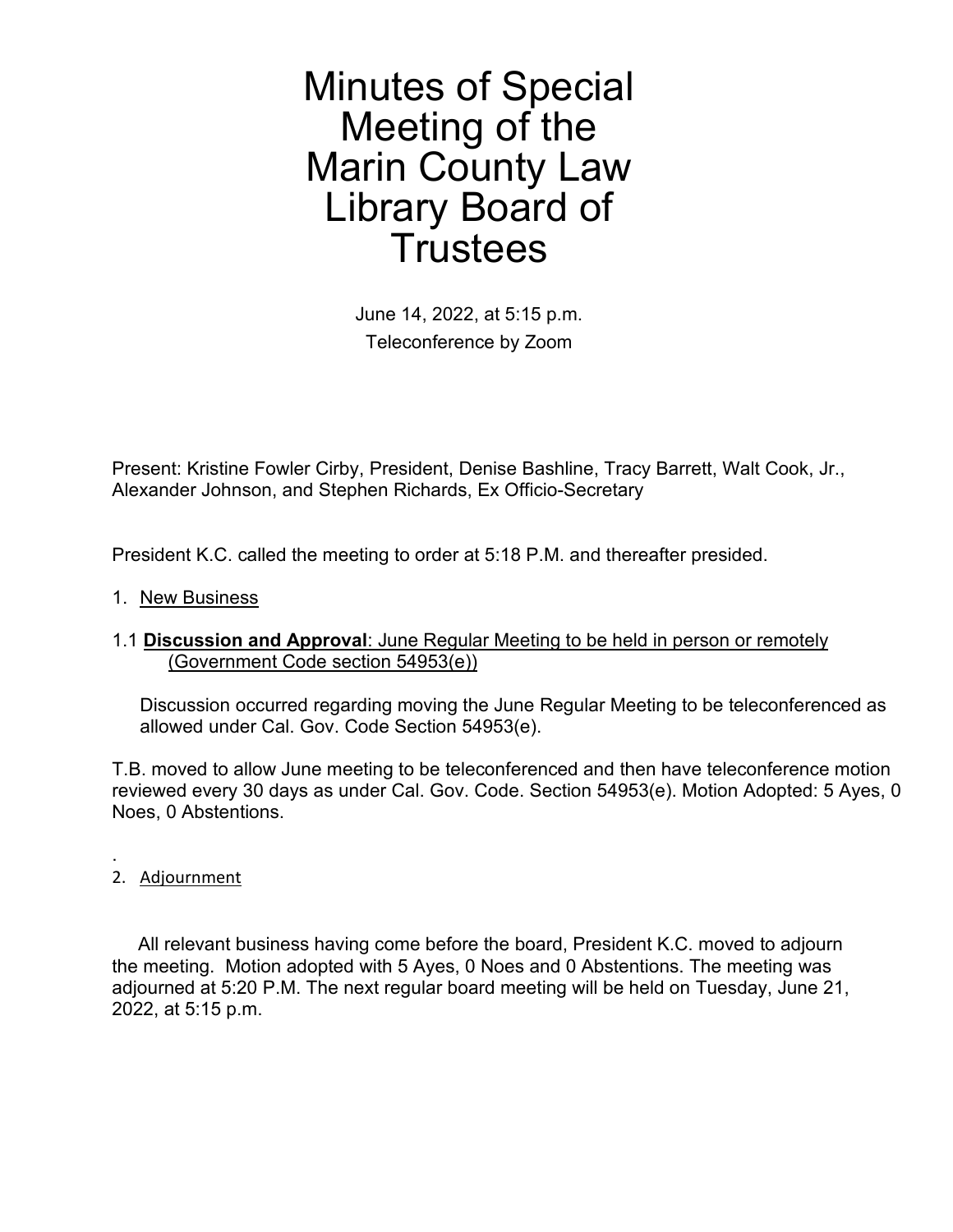Respectfully submitted, Respectfully submitted, Respectfully submit<br>Respectfully submit

President, Board of Trustees Secretary Kristine Fowler Cirby, Esq. President, Board of Trustees Secretary

\_\_\_\_\_\_\_\_\_\_\_\_\_\_\_\_\_\_\_\_\_\_\_\_\_\_\_\_\_\_\_ \_\_\_\_\_\_\_\_\_\_\_\_\_\_\_\_\_\_\_\_\_\_\_\_\_\_\_ Kristine Fowler Cirby, Esq. The Microsoft Communist Controller Stephen Richards, Ex-Officio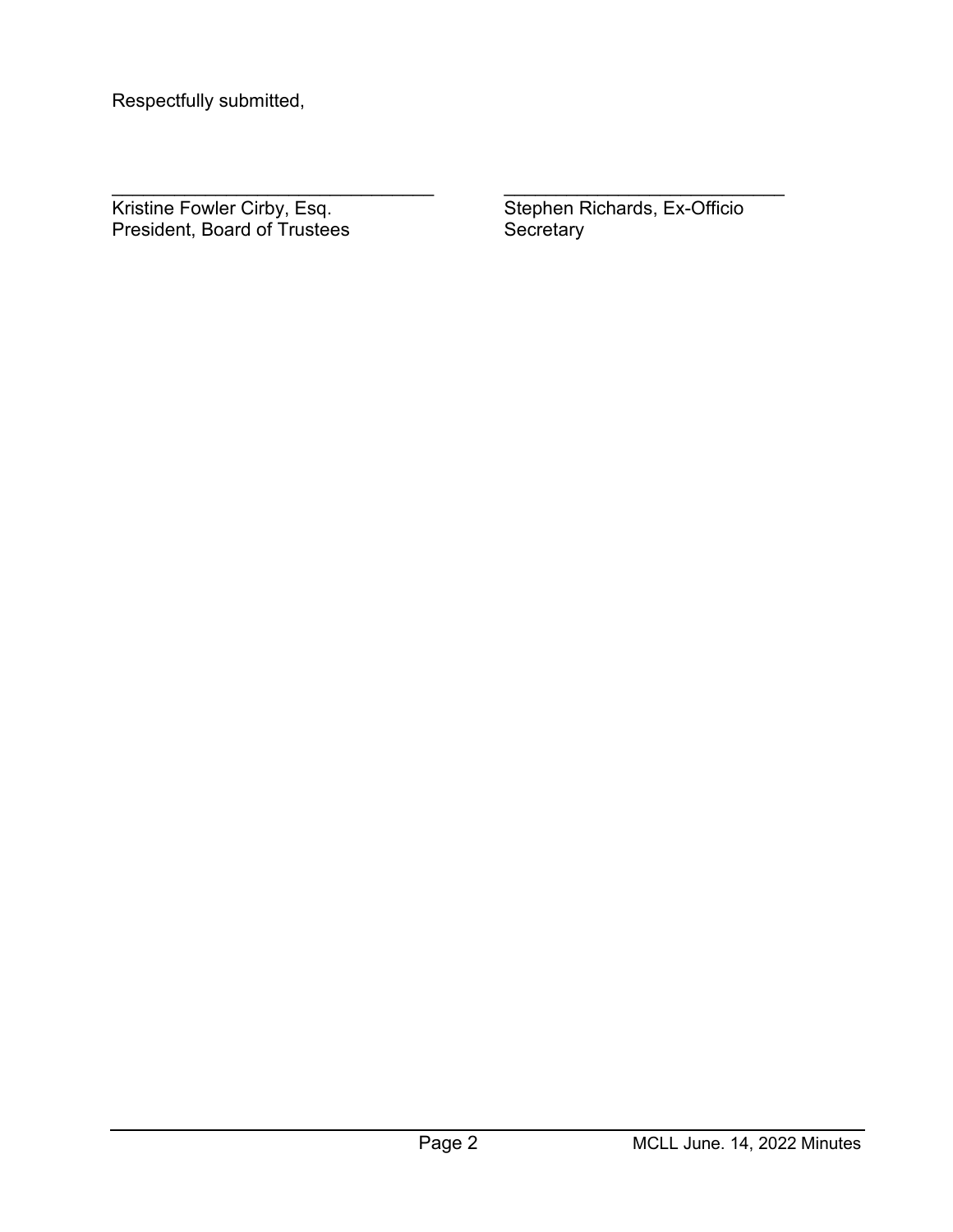|                  | FY 2021-2022 Profit & Loss Statement               |         |                                  |                                 |                                                      |         |                                |          |                                                      |                          |                                |                           |                           |          |                   |         |                          |
|------------------|----------------------------------------------------|---------|----------------------------------|---------------------------------|------------------------------------------------------|---------|--------------------------------|----------|------------------------------------------------------|--------------------------|--------------------------------|---------------------------|---------------------------|----------|-------------------|---------|--------------------------|
|                  | For June 21, 2022 Board Meeting                    |         | Actual                           |                                 |                                                      |         |                                |          |                                                      |                          |                                |                           |                           |          |                   |         |                          |
|                  |                                                    |         | June<br>FY 2020-                 |                                 | <b>Actual</b><br>July                                |         | <b>Actual</b><br><b>August</b> |          | Actual<br>September                                  | <b>Actual</b><br>October | <b>Actual</b><br>November      |                           | <b>Actual</b><br>December |          | Actual<br>January |         | Actual<br>February       |
|                  |                                                    |         | 2021                             |                                 | 2021                                                 |         | 2021                           |          | 2021                                                 | 2021                     | 2021                           |                           | 2021                      |          | 2022              |         | 2022                     |
|                  | <b>Starting balance</b>                            |         | \$111,422                        |                                 | \$107,599                                            | \$      | 102,075                        |          | \$203,865                                            | \$203,600                | \$201,852                      |                           | \$204,639                 |          | \$202,466         | \$      | 206,901                  |
|                  | <b>Revenue</b>                                     |         |                                  |                                 |                                                      |         |                                |          |                                                      |                          |                                |                           |                           |          |                   |         |                          |
| 451970           | Filings                                            | \$      | 11,634                           | \$                              | 9,383                                                | \$      | 22,889                         | \$       | 13,415                                               | \$<br>18,388             | \$<br>15,930                   | \$                        | 14,865                    | \$       | 14,194            | \$      | 10,943                   |
| 441115           | Interest                                           | \$      |                                  | $\boldsymbol{\mathsf{S}}$       | $\overline{\phantom{a}}$                             | \$      | $\blacksquare$                 | \$       | 22                                                   |                          | \$<br>$\overline{\phantom{a}}$ | \$                        | $\blacksquare$            | \$       |                   |         | $\overline{2}$           |
| 462650           |                                                    |         | 58                               |                                 |                                                      |         |                                |          |                                                      |                          |                                |                           |                           |          |                   | \$      |                          |
| 470410           | Photocopies                                        | \$      | $\blacksquare$                   | \$                              | $\overline{\phantom{a}}$                             | \$      | 448                            | \$       | $\overline{\phantom{a}}$                             | \$<br>405                | \$<br>$\overline{\phantom{a}}$ | \$                        | 194                       | \$       | 19                | \$      |                          |
|                  | <b>Book Sales</b>                                  | \$      | $\blacksquare$                   | \$                              | $\overline{\phantom{a}}$                             | \$      | 621                            | \$       | $\overline{\phantom{a}}$                             | \$<br>40                 | \$<br>$\blacksquare$           | \$                        | 375                       | \$       | 63                | \$      | $\blacksquare$           |
| 470330           | Donations                                          | \$      | $\blacksquare$                   | \$                              | $\overline{\phantom{a}}$                             | \$      | $\overline{\phantom{a}}$       | \$       | $\overline{\phantom{a}}$                             |                          | \$<br>$\blacksquare$           | \$                        | $\overline{\phantom{a}}$  | \$       | 2,075             | \$      | $\blacksquare$           |
| 470110           | Fax/Paper Sales                                    | \$      | $\blacksquare$                   | \$                              | $\overline{\phantom{a}}$                             | \$      | $\overline{\phantom{a}}$       | \$       | $\blacksquare$                                       | \$<br>3                  | \$<br>$\overline{\phantom{a}}$ | \$                        | $\blacksquare$            | \$       |                   | \$      | $\overline{\phantom{a}}$ |
| 441215           | Conference Room                                    | \$      | $\blacksquare$                   | \$                              | $\overline{\phantom{a}}$                             | \$      | 54                             | \$       | $\overline{\phantom{a}}$                             |                          | \$<br>$\overline{a}$           | \$                        | $\overline{\phantom{a}}$  | \$       | 54                | \$      |                          |
| 462610           | Proctoring                                         | \$      | $\blacksquare$                   | \$                              | $\overline{\phantom{a}}$<br>$\overline{\phantom{a}}$ | \$      |                                | \$       | $\overline{\phantom{a}}$<br>$\overline{\phantom{a}}$ |                          | $\blacksquare$                 | \$                        | $\overline{\phantom{a}}$  | \$       |                   | Ś       |                          |
| 461810           | <b>Miscellaneous Receipts</b>                      | \$      | $\blacksquare$<br>$\blacksquare$ | \$                              | $\overline{\phantom{a}}$                             | \$      | 92,224                         | \$       | $\overline{\phantom{a}}$                             | \$<br>305                | \$                             | $\boldsymbol{\mathsf{S}}$ | 100<br>$\blacksquare$     | \$       | 83                | \$<br>Ś |                          |
| 461710<br>462610 | Classes/Workshops/MCLE<br><b>Passport Services</b> | \$<br>Ś | $\blacksquare$                   | $\boldsymbol{\mathsf{S}}$<br>\$ | $\overline{\phantom{a}}$                             | \$<br>Ś | $\blacksquare$                 | \$<br>\$ | ٠                                                    |                          | \$<br>$\overline{\phantom{a}}$ | \$<br>\$                  | $\blacksquare$            | \$<br>\$ |                   |         |                          |
| 480210           | Transfers In<br>Revenue Total: \$                  |         |                                  | \$<br>\$                        | 9,383                                                | \$      |                                |          |                                                      |                          |                                | \$                        |                           | S        |                   |         | 10,945                   |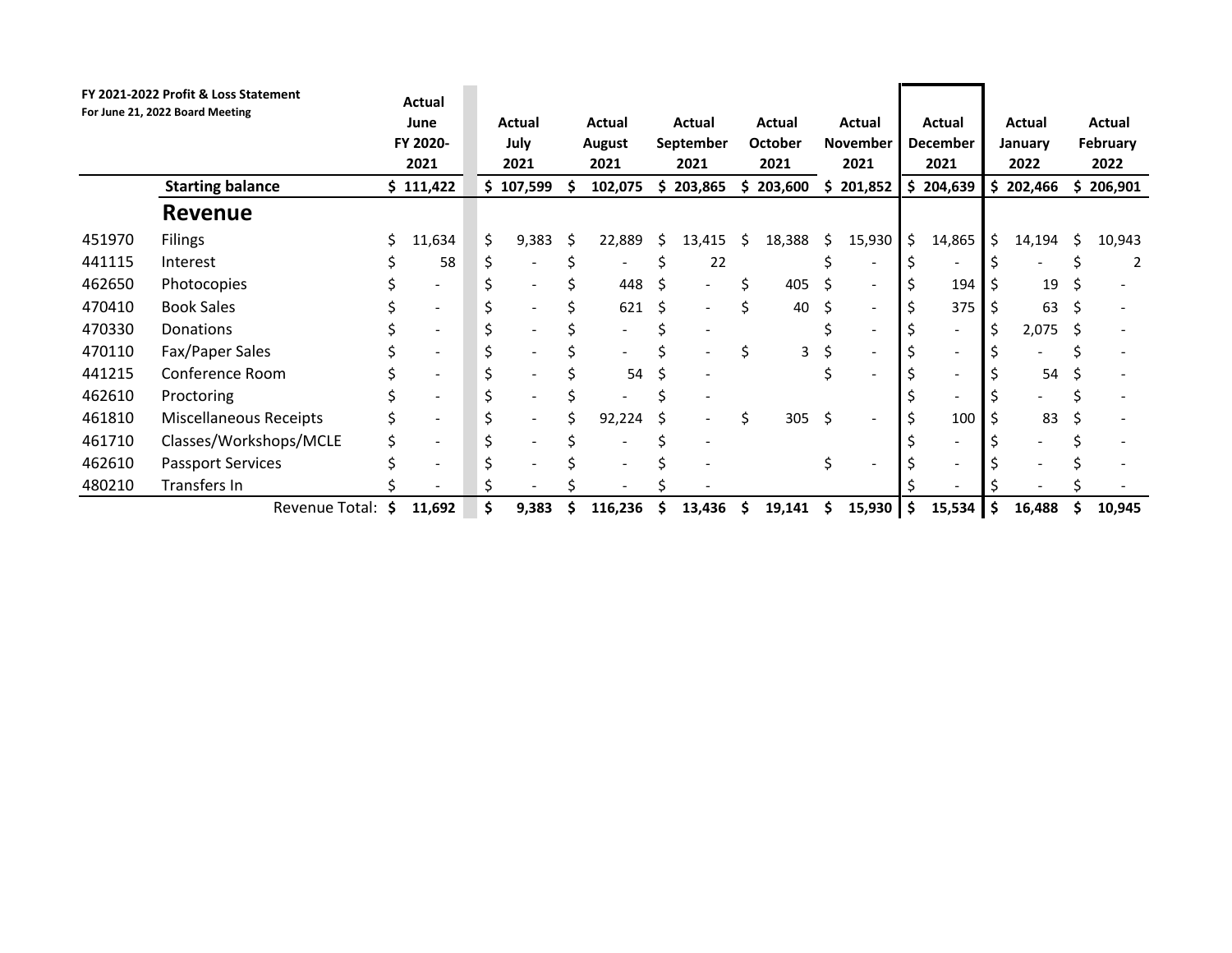|          | <b>Actual</b><br>March<br>2022 |          | <b>Actual</b><br><b>April</b><br>2022 |          | <b>Actual</b><br>May<br>2022 |          | <b>Actual</b><br>June<br>2022 |               | <b>Actual</b><br>July - May<br><b>Subtotals</b> |          | EST.<br><b>ANNUAL</b><br><b>TOTALS</b><br>Jul - June |          | FY 2021-2022<br>Approved<br>Projected<br><b>Budget</b> |          | Projected<br><b>Monthly</b> |
|----------|--------------------------------|----------|---------------------------------------|----------|------------------------------|----------|-------------------------------|---------------|-------------------------------------------------|----------|------------------------------------------------------|----------|--------------------------------------------------------|----------|-----------------------------|
|          | \$208,409                      |          | \$208,484                             | \$       | 234,366                      | \$       | 260,259                       |               |                                                 |          | \$258,902                                            |          |                                                        |          |                             |
| \$<br>\$ | 10,184                         | \$<br>\$ | 10,928                                | \$<br>\$ | 15,609                       | \$<br>¢  | 12,126                        | \$<br>\$      | 168,853<br>24                                   | \$<br>⊋  | 168,853<br>24                                        | \$<br>\$ | 145,000<br>900                                         | \$<br>\$ | 12,083<br>75                |
| \$       | 313                            | \$       |                                       | \$       | 334                          | \$       | 115                           | \$            | 1,828                                           | \$       | 1,828                                                | \$       | 1,300                                                  | \$       | 108                         |
| \$       | $\mathbb{Z}^{\mathbb{Z}}$      | \$       |                                       | \$       |                              | \$       | $\overline{\phantom{0}}$      | \$            | 1,098                                           | \$       | 1,098                                                | \$       | 750                                                    | \$       | 63                          |
| \$       | 500                            | \$       |                                       | \$       | $\mathsf S$                  | \$       | 75                            | \$            | 2,655                                           | \$       | 2,655                                                | \$       | 3,000                                                  | \$       | 250                         |
| \$       | 28                             | \$       |                                       | \$       |                              | \$       | $\overline{3}$                | \$            | 34                                              | \$       | 34                                                   | \$       | 50                                                     | \$       | $\overline{\mathcal{A}}$    |
| \$       |                                | \$       |                                       | \$       | 45                           | \$       | 25                            | \$            | 178                                             | \$       | 178                                                  | \$       | 650                                                    | \$       | 54                          |
| \$       |                                | \$       |                                       | \$       |                              | \$       |                               | \$            | $\mathbb{Z}^{\mathbb{Z}}$                       | \$       | $\sim$                                               | \$       | 600                                                    | \$       | 50                          |
| \$       |                                | \$       |                                       | \$       |                              | \$       |                               | $\pmb{\zeta}$ | 92,713                                          | \$       | 92,713                                               | \$       | 1,000                                                  | \$       | 83                          |
| \$       |                                | \$       |                                       | \$       |                              | \$       |                               | \$            |                                                 | \$       |                                                      | \$       | $\overline{\phantom{0}}$                               | \$       |                             |
| \$<br>\$ |                                | \$<br>\$ |                                       | \$<br>\$ |                              | \$<br>\$ |                               | \$<br>\$      |                                                 | \$<br>\$ |                                                      | \$<br>\$ |                                                        | \$<br>\$ |                             |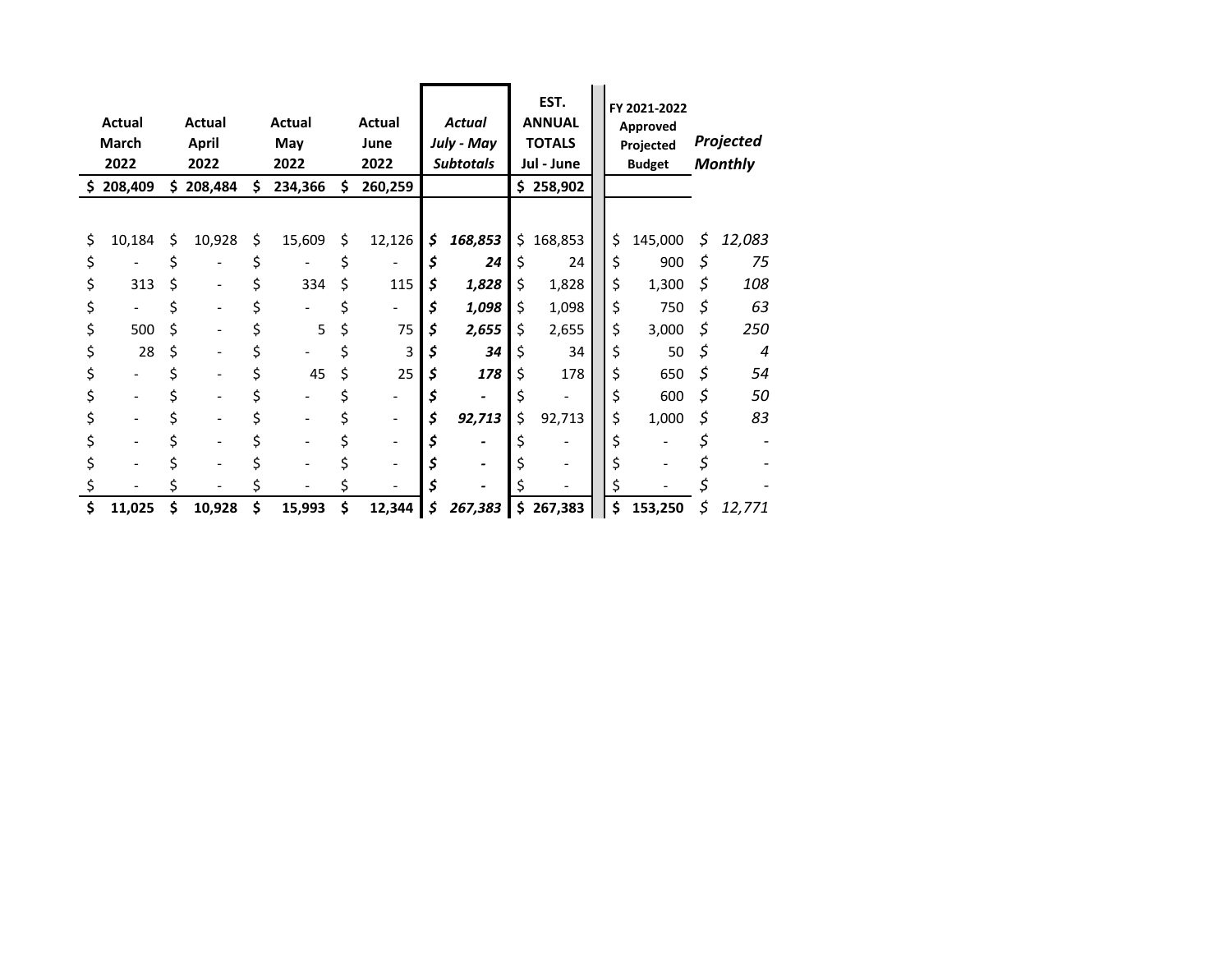| <b>Expenses</b><br><b>Staff</b><br>\$53,681<br>Librarian<br>\$<br>4,177<br>4,195<br>6,500<br>$4,134$ \$<br>5,579<br>2,200<br>2,695<br>$6,251$ \$<br>4,477 \$<br>4,690 \$<br>48,990<br>\$<br>54,000<br>- \$<br>4,500<br>\$<br>4,250<br>-\$<br>4,227<br>-\$<br>-\$<br>$\sim$ 5<br>4,484<br>-\$<br>-\$<br>- \$<br>- \$<br>2,000<br>$\ddot{\mathsf{S}}$<br>l \$<br>\$<br>\$<br>$24,000 \quad 5$<br>Extra Hire<br>Ś<br>-\$<br>- \$<br>l \$<br>-\$<br>- \$<br>970<br>- \$<br>$1,200$ \$<br>780<br>780 \$<br>18,104<br>\$18,884<br>2,135<br>\$.<br>1,950<br>- \$<br>2,129<br>2,042<br>3,173<br>1,819<br>2,071<br>1,000<br>970<br>$324 \quad $5$<br>\$<br>\$<br>-\$<br>417<br>515110<br>Social Security<br>\$<br>391<br>$392 \quad $$<br>-\$<br>600<br>-\$<br>369<br>l\$<br>∣\$<br>$362 \quad $$<br>$197 \frac{2}{3}$<br>227<br>- \$<br>307 <sub>5</sub><br>339<br>l \$<br>\$<br>384<br>- \$<br>389<br>362<br>3,912<br>4,251<br>5,000<br>92<br>$\frac{1}{2}$<br>\$<br>515115<br>Medicare<br>\$<br>92<br>90<br>92<br>- \$<br>91<br>-\$<br>$140 \pm$<br>86<br>l\$<br>85<br>l \$<br>85<br>- \$<br>53<br>- \$<br>70 \$<br>76 \$<br>71<br>l s<br>914<br>986<br>$1,100 \div$<br>\$<br>-\$<br>46<br>- \$<br><b>Health Benefits</b><br>476 \$<br>$11,000 \quad$ \$<br>917<br>\$<br>1,123<br>1,123<br>$1,123$ \$<br>-\$<br>$1,123$ \$<br>1,175<br>5<br>\$<br>476 \$<br>917<br>7,794<br>\$<br>8,711<br>\$<br>1,123<br>1,175<br>l \$<br>\$<br>\$<br>l \$<br>-\$<br>- S<br>٠<br>٠<br>$\frac{1}{2}$<br>\$<br>100<br>514110<br><b>Workers Compensation</b><br>Ŝ.<br>73<br>295<br>$519$ \$<br>\$<br>\$<br>l\$<br>.\$<br>\$<br>\$<br>l \$<br>814<br>814<br>$1,200 \quad 5$<br>\$<br>- \$<br>.S<br>S.<br>S.<br>$\overline{\phantom{a}}$<br>$\sim$<br>$\overline{\phantom{a}}$<br>$\sim$<br>٠<br>٠<br>٠<br>$\sim$<br>66 \$<br>$108 \quad $$<br>Ś.<br>108<br>Unemployment Insur.<br>$72 \quad $$<br>69 \$<br>108, 5<br>62<br>I۶<br>99<br>-\$<br>149 <sup>5</sup><br>l \$<br>Ś.<br>1,300<br>-S<br>\$<br>199<br>l \$<br>199<br>- \$<br>80<br>- Ś<br>108<br>1,210<br>1,319<br>\$<br>S.<br>88,645<br>8,133<br>81,740<br>97,600<br>\$<br>l \$<br><b>Staff Subtotal:</b><br><b>Administrative Expenses</b><br>521610<br>Insurance - Subtotal<br>271S<br>$1,681$ \$<br>$375$ \$<br>375/5<br>\$<br>375<br>271<br>$1,697$ \$<br>375 \$<br>375<br>375<br>375<br>-\$<br>6,065<br>\$<br>6,440<br>4,500<br>- 5<br>\$<br>-\$<br>271<br>-\$<br>- \$<br>- \$<br>- \$<br>271<br>$\ddot{\mathsf{S}}$<br>271<br>271<br>$1,328$ \$<br><b>USLI</b><br>\$<br>\$<br>\$<br>l \$<br>2,140<br>٠<br><b>Complete Equity Markets</b><br>\$<br>1,697<br>1,697<br>۱s.<br>\$<br>l \$<br>1,681<br>Hartford<br>l \$<br>1,681<br>522210<br>Memberships/Prof Develop.<br>$67 \quad $5$<br>67 <sup>5</sup><br>$67 \mid 5$<br>67<br>40<br>$20 \frac{2}{3}$<br>Ŝ.<br>l \$<br>67<br>- \$<br>67<br>- \$<br>67<br>- \$<br>390<br>457<br>\$<br>- 5<br>\$.<br>\$.<br>-Ś<br>35<br>- \$<br>.s<br>S.<br>800<br>٠<br>420<br>CCCLL<br>\$.<br>420<br><b>MCBA</b><br>20<br>120<br>\$<br>\$<br>100<br>l \$<br>MLCPA<br>NOCALL<br>\$<br>40<br>$\overline{\phantom{a}}$<br>MCEAC<br>\$<br>35<br>35<br>$122 \quad $$<br>$331 \frac{1}{2}$<br>1,797<br>522410<br>Office Expenses<br>\$<br>256<br>$132 \quad 5$<br>540<br>-\$<br>$96 \quad $$<br>S.<br>$349 \frac{2}{3}$<br>$61 \;$ \$<br>$167 \frac{2}{3}$<br>\$<br>167 \$<br>$\frac{1}{2}$<br>1,964<br>\$<br>2,000<br>5<br>167<br>\$<br>I\$<br>$\sim$<br>$\sim$<br>\$<br>$\ddot{\mathsf{S}}$<br>Projects<br>141<br>-\$<br>\$<br>$\overline{\phantom{a}}$<br>522510<br>Professional Services (ADP Payroll)<br>$213 \quad $5$<br>148 \$<br>71<br>802<br>\$<br>$148 \;$ \$<br>222<br>$\ddot{\varsigma}$<br>$\overline{\phantom{a}}$<br>\$<br>522930<br>Copy Machines<br>\$<br>\$<br>Ŝ.<br>-\$<br>I\$<br>\$<br>$\sim$<br>Ŝ<br>$\sim$<br>$\sim$<br>$\overline{\phantom{a}}$<br>$\overline{\phantom{a}}$<br>DeLage Landen<br>HiTech<br><b>Marin Copier</b><br>Tel/Internet Subtotal:<br>10,000 $\lesssim$<br>833<br>l \$<br>10,116<br>\$10,963<br>\$<br>Sonic Email<br>$24 \quad $$<br>$24 \quad$ \$<br>$24 \quad$ \$<br>24S<br>24<br>$25 \quad$<br>$25 \quad$ \$<br>$25 \quad$ \$<br>$39 \quad$ \$<br>$25 \quad$<br>25<br>259<br>\$<br>284<br>\$<br>$300 \div$<br>25<br>\$.<br>l \$<br>$191 \quad $5$<br>$206$ \$<br>$206$ \$<br>$206 \div$<br>191 \$<br>$218$ \$<br>Comcast Internet<br>191<br>$191 \quad $5$<br>$206 \div$<br>$208 \quad 5$<br>$218$ \$<br>$218 \quad $$<br>207<br>2,257<br>$\mathsf{S}$<br>\$<br>$2,489$ \$<br>191<br>.S<br>\$<br>١s<br>2,465<br>AT&T Phone<br>\$<br>$\ddot{\mathsf{S}}$<br>113<br>\$<br>$115 \quad $$<br>$110 \frac{1}{5}$<br>$105 \quad $$<br>$103 \quad $$<br>$104 \pm$<br>109<br>l \$<br>$110 \frac{1}{2}$<br>$110 \pm$<br>110<br>107<br>$\frac{1}{2}$<br>1,303<br>\$<br>$1,290$ \$<br>110<br>$110 \pm$<br>$110 \pm$<br>1,196<br>I S<br>SPTJ<br>\$<br>$175$ \$<br>350S<br>$175 \quad $$<br>752 \$<br>\$<br>263<br>788 \$<br>$1,138$ \$<br>$175$ \$<br>175S<br>$507 \quad $$<br>$507 \frac{5}{7}$<br>$1,663$ \$<br>507<br>6,403<br>6,910<br>$6,084$ \$<br>507<br>\$<br>I\$<br>S,<br>\$17,300<br>\$19,824<br>19,170<br>S<br>Admin Sub.<br><b>Collection</b><br>522815<br><b>Publications Upkeep</b><br>40,537 \$ 57,434<br>\$5,000\$<br>4,583<br>I\$<br><b>Collection Sub</b><br>Other<br>\$<br>\$<br>$\overline{\phantom{a}}$<br>$\overline{\phantom{a}}$<br>7,547<br>CEB<br>Ś<br>2,349<br>\$<br>675 \$<br>845 \$<br>$1,719$ \$<br>636 \$<br>609<br>$\ddot{\mathsf{S}}$<br>$1,015$ \$<br>743 \$<br>659<br>$3,045$ \$<br>1,689<br>1,367<br>\$13,647<br>\$<br>12,178<br>-\$<br>1,015<br>645<br>-\$<br>-\$<br>-\$<br>l \$<br>Ś<br>34<br>$34$ \$<br>479<br>$292 \quad $$<br>135 \$<br>\$<br>$\mathfrak{s}$<br>292<br>Lexis Nexis<br>818<br>821 \$<br>34<br>\$<br>34<br>- \$<br>l \$<br>292<br>1,505<br>- \$<br>$102 \quad $$<br>680<br>3,524<br>$\frac{1}{2}$<br>3,500<br>\$<br>-\$<br>- \$<br>4,441<br>I S<br>WestLaw<br>$2,088$ \$<br>$2,088$ \$<br>2,088<br>$\frac{1}{2}$<br>2,088<br>$2,088$ \$<br>$2,088$ \$<br>18,791<br>2,088<br>\$<br>2,130<br>2,088<br>\$<br>2,088<br>$\ddot{\mathsf{S}}$<br>2,088 \$<br>2,088<br>$2,088$ \$<br>2,088<br>\$25,054<br>$$25,054$ \$<br>\$<br>I\$<br>- \$<br>I\$<br>West Publishing<br>$$14,268 \quad $1,189$<br>\$<br>$1,185$ \$<br>1,185<br>\$<br>1,185<br>$\ddot{\varsigma}$<br>$1,185$ \$<br>$1,185$ \$<br>1,185<br>$1,182$ \$<br>$1,182$ \$<br>$1,205$ \$<br>$1,205$ \$<br>$1,205$ \$<br>1,205<br>10,676<br>\$14,292<br>1,184<br>I\$<br>-S<br>١s<br>522410<br><b>Book Binding</b><br>14,446 \$ 13,701 \$ 20,889 \$<br>13,144 \$ 17,707 \$ 12,052 \$<br>$13,916$ \$<br>$\frac{1}{2}$ \$169,900<br>\$14,158<br>Expense Total: \$ 15,516<br>$$14,907$ \$<br>9,437 \$ 10,950 \$ 17,948 \$<br>13,701 \$ 141,446<br>\$165,903 |        |  |  |  |  |  |  |  |  |  |  |  |  |  |  |  |  |  |
|---------------------------------------------------------------------------------------------------------------------------------------------------------------------------------------------------------------------------------------------------------------------------------------------------------------------------------------------------------------------------------------------------------------------------------------------------------------------------------------------------------------------------------------------------------------------------------------------------------------------------------------------------------------------------------------------------------------------------------------------------------------------------------------------------------------------------------------------------------------------------------------------------------------------------------------------------------------------------------------------------------------------------------------------------------------------------------------------------------------------------------------------------------------------------------------------------------------------------------------------------------------------------------------------------------------------------------------------------------------------------------------------------------------------------------------------------------------------------------------------------------------------------------------------------------------------------------------------------------------------------------------------------------------------------------------------------------------------------------------------------------------------------------------------------------------------------------------------------------------------------------------------------------------------------------------------------------------------------------------------------------------------------------------------------------------------------------------------------------------------------------------------------------------------------------------------------------------------------------------------------------------------------------------------------------------------------------------------------------------------------------------------------------------------------------------------------------------------------------------------------------------------------------------------------------------------------------------------------------------------------------------------------------------------------------------------------------------------------------------------------------------------------------------------------------------------------------------------------------------------------------------------------------------------------------------------------------------------------------------------------------------------------------------------------------------------------------------------------------------------------------------------------------------------------------------------------------------------------------------------------------------------------------------------------------------------------------------------------------------------------------------------------------------------------------------------------------------------------------------------------------------------------------------------------------------------------------------------------------------------------------------------------------------------------------------------------------------------------------------------------------------------------------------------------------------------------------------------------------------------------------------------------------------------------------------------------------------------------------------------------------------------------------------------------------------------------------------------------------------------------------------------------------------------------------------------------------------------------------------------------------------------------------------------------------------------------------------------------------------------------------------------------------------------------------------------------------------------------------------------------------------------------------------------------------------------------------------------------------------------------------------------------------------------------------------------------------------------------------------------------------------------------------------------------------------------------------------------------------------------------------------------------------------------------------------------------------------------------------------------------------------------------------------------------------------------------------------------------------------------------------------------------------------------------------------------------------------------------------------------------------------------------------------------------------------------------------------------------------------------------------------------------------------------------------------------------------------------------------------------------------------------------------------------------------------------------------------------------------------------------------------------------------------------------------------------------------------------------------------------------------------------------------------------------------------------------------------------------------------------------------------------------------------------------------------------------------------------------------------------------------------------------------------------------------------------------------------------------------------------------------------------------------------------------------------------------------------------------------------------------------------------------------------------------------------------------------------------------------------------------------------------------------------------------------------------------------------------------------------------------------------------------------------------------------------------------------------------------------------------------------------------------------------------------------------------------------------------------------------------------------------|--------|--|--|--|--|--|--|--|--|--|--|--|--|--|--|--|--|--|
|                                                                                                                                                                                                                                                                                                                                                                                                                                                                                                                                                                                                                                                                                                                                                                                                                                                                                                                                                                                                                                                                                                                                                                                                                                                                                                                                                                                                                                                                                                                                                                                                                                                                                                                                                                                                                                                                                                                                                                                                                                                                                                                                                                                                                                                                                                                                                                                                                                                                                                                                                                                                                                                                                                                                                                                                                                                                                                                                                                                                                                                                                                                                                                                                                                                                                                                                                                                                                                                                                                                                                                                                                                                                                                                                                                                                                                                                                                                                                                                                                                                                                                                                                                                                                                                                                                                                                                                                                                                                                                                                                                                                                                                                                                                                                                                                                                                                                                                                                                                                                                                                                                                                                                                                                                                                                                                                                                                                                                                                                                                                                                                                                                                                                                                                                                                                                                                                                                                                                                                                                                                                                                                                                                                                                                                                                                                                                                                                                                                                                                                                                                                                                                                                                                                                                               |        |  |  |  |  |  |  |  |  |  |  |  |  |  |  |  |  |  |
|                                                                                                                                                                                                                                                                                                                                                                                                                                                                                                                                                                                                                                                                                                                                                                                                                                                                                                                                                                                                                                                                                                                                                                                                                                                                                                                                                                                                                                                                                                                                                                                                                                                                                                                                                                                                                                                                                                                                                                                                                                                                                                                                                                                                                                                                                                                                                                                                                                                                                                                                                                                                                                                                                                                                                                                                                                                                                                                                                                                                                                                                                                                                                                                                                                                                                                                                                                                                                                                                                                                                                                                                                                                                                                                                                                                                                                                                                                                                                                                                                                                                                                                                                                                                                                                                                                                                                                                                                                                                                                                                                                                                                                                                                                                                                                                                                                                                                                                                                                                                                                                                                                                                                                                                                                                                                                                                                                                                                                                                                                                                                                                                                                                                                                                                                                                                                                                                                                                                                                                                                                                                                                                                                                                                                                                                                                                                                                                                                                                                                                                                                                                                                                                                                                                                                               |        |  |  |  |  |  |  |  |  |  |  |  |  |  |  |  |  |  |
|                                                                                                                                                                                                                                                                                                                                                                                                                                                                                                                                                                                                                                                                                                                                                                                                                                                                                                                                                                                                                                                                                                                                                                                                                                                                                                                                                                                                                                                                                                                                                                                                                                                                                                                                                                                                                                                                                                                                                                                                                                                                                                                                                                                                                                                                                                                                                                                                                                                                                                                                                                                                                                                                                                                                                                                                                                                                                                                                                                                                                                                                                                                                                                                                                                                                                                                                                                                                                                                                                                                                                                                                                                                                                                                                                                                                                                                                                                                                                                                                                                                                                                                                                                                                                                                                                                                                                                                                                                                                                                                                                                                                                                                                                                                                                                                                                                                                                                                                                                                                                                                                                                                                                                                                                                                                                                                                                                                                                                                                                                                                                                                                                                                                                                                                                                                                                                                                                                                                                                                                                                                                                                                                                                                                                                                                                                                                                                                                                                                                                                                                                                                                                                                                                                                                                               |        |  |  |  |  |  |  |  |  |  |  |  |  |  |  |  |  |  |
|                                                                                                                                                                                                                                                                                                                                                                                                                                                                                                                                                                                                                                                                                                                                                                                                                                                                                                                                                                                                                                                                                                                                                                                                                                                                                                                                                                                                                                                                                                                                                                                                                                                                                                                                                                                                                                                                                                                                                                                                                                                                                                                                                                                                                                                                                                                                                                                                                                                                                                                                                                                                                                                                                                                                                                                                                                                                                                                                                                                                                                                                                                                                                                                                                                                                                                                                                                                                                                                                                                                                                                                                                                                                                                                                                                                                                                                                                                                                                                                                                                                                                                                                                                                                                                                                                                                                                                                                                                                                                                                                                                                                                                                                                                                                                                                                                                                                                                                                                                                                                                                                                                                                                                                                                                                                                                                                                                                                                                                                                                                                                                                                                                                                                                                                                                                                                                                                                                                                                                                                                                                                                                                                                                                                                                                                                                                                                                                                                                                                                                                                                                                                                                                                                                                                                               |        |  |  |  |  |  |  |  |  |  |  |  |  |  |  |  |  |  |
|                                                                                                                                                                                                                                                                                                                                                                                                                                                                                                                                                                                                                                                                                                                                                                                                                                                                                                                                                                                                                                                                                                                                                                                                                                                                                                                                                                                                                                                                                                                                                                                                                                                                                                                                                                                                                                                                                                                                                                                                                                                                                                                                                                                                                                                                                                                                                                                                                                                                                                                                                                                                                                                                                                                                                                                                                                                                                                                                                                                                                                                                                                                                                                                                                                                                                                                                                                                                                                                                                                                                                                                                                                                                                                                                                                                                                                                                                                                                                                                                                                                                                                                                                                                                                                                                                                                                                                                                                                                                                                                                                                                                                                                                                                                                                                                                                                                                                                                                                                                                                                                                                                                                                                                                                                                                                                                                                                                                                                                                                                                                                                                                                                                                                                                                                                                                                                                                                                                                                                                                                                                                                                                                                                                                                                                                                                                                                                                                                                                                                                                                                                                                                                                                                                                                                               |        |  |  |  |  |  |  |  |  |  |  |  |  |  |  |  |  |  |
|                                                                                                                                                                                                                                                                                                                                                                                                                                                                                                                                                                                                                                                                                                                                                                                                                                                                                                                                                                                                                                                                                                                                                                                                                                                                                                                                                                                                                                                                                                                                                                                                                                                                                                                                                                                                                                                                                                                                                                                                                                                                                                                                                                                                                                                                                                                                                                                                                                                                                                                                                                                                                                                                                                                                                                                                                                                                                                                                                                                                                                                                                                                                                                                                                                                                                                                                                                                                                                                                                                                                                                                                                                                                                                                                                                                                                                                                                                                                                                                                                                                                                                                                                                                                                                                                                                                                                                                                                                                                                                                                                                                                                                                                                                                                                                                                                                                                                                                                                                                                                                                                                                                                                                                                                                                                                                                                                                                                                                                                                                                                                                                                                                                                                                                                                                                                                                                                                                                                                                                                                                                                                                                                                                                                                                                                                                                                                                                                                                                                                                                                                                                                                                                                                                                                                               |        |  |  |  |  |  |  |  |  |  |  |  |  |  |  |  |  |  |
|                                                                                                                                                                                                                                                                                                                                                                                                                                                                                                                                                                                                                                                                                                                                                                                                                                                                                                                                                                                                                                                                                                                                                                                                                                                                                                                                                                                                                                                                                                                                                                                                                                                                                                                                                                                                                                                                                                                                                                                                                                                                                                                                                                                                                                                                                                                                                                                                                                                                                                                                                                                                                                                                                                                                                                                                                                                                                                                                                                                                                                                                                                                                                                                                                                                                                                                                                                                                                                                                                                                                                                                                                                                                                                                                                                                                                                                                                                                                                                                                                                                                                                                                                                                                                                                                                                                                                                                                                                                                                                                                                                                                                                                                                                                                                                                                                                                                                                                                                                                                                                                                                                                                                                                                                                                                                                                                                                                                                                                                                                                                                                                                                                                                                                                                                                                                                                                                                                                                                                                                                                                                                                                                                                                                                                                                                                                                                                                                                                                                                                                                                                                                                                                                                                                                                               |        |  |  |  |  |  |  |  |  |  |  |  |  |  |  |  |  |  |
|                                                                                                                                                                                                                                                                                                                                                                                                                                                                                                                                                                                                                                                                                                                                                                                                                                                                                                                                                                                                                                                                                                                                                                                                                                                                                                                                                                                                                                                                                                                                                                                                                                                                                                                                                                                                                                                                                                                                                                                                                                                                                                                                                                                                                                                                                                                                                                                                                                                                                                                                                                                                                                                                                                                                                                                                                                                                                                                                                                                                                                                                                                                                                                                                                                                                                                                                                                                                                                                                                                                                                                                                                                                                                                                                                                                                                                                                                                                                                                                                                                                                                                                                                                                                                                                                                                                                                                                                                                                                                                                                                                                                                                                                                                                                                                                                                                                                                                                                                                                                                                                                                                                                                                                                                                                                                                                                                                                                                                                                                                                                                                                                                                                                                                                                                                                                                                                                                                                                                                                                                                                                                                                                                                                                                                                                                                                                                                                                                                                                                                                                                                                                                                                                                                                                                               |        |  |  |  |  |  |  |  |  |  |  |  |  |  |  |  |  |  |
|                                                                                                                                                                                                                                                                                                                                                                                                                                                                                                                                                                                                                                                                                                                                                                                                                                                                                                                                                                                                                                                                                                                                                                                                                                                                                                                                                                                                                                                                                                                                                                                                                                                                                                                                                                                                                                                                                                                                                                                                                                                                                                                                                                                                                                                                                                                                                                                                                                                                                                                                                                                                                                                                                                                                                                                                                                                                                                                                                                                                                                                                                                                                                                                                                                                                                                                                                                                                                                                                                                                                                                                                                                                                                                                                                                                                                                                                                                                                                                                                                                                                                                                                                                                                                                                                                                                                                                                                                                                                                                                                                                                                                                                                                                                                                                                                                                                                                                                                                                                                                                                                                                                                                                                                                                                                                                                                                                                                                                                                                                                                                                                                                                                                                                                                                                                                                                                                                                                                                                                                                                                                                                                                                                                                                                                                                                                                                                                                                                                                                                                                                                                                                                                                                                                                                               |        |  |  |  |  |  |  |  |  |  |  |  |  |  |  |  |  |  |
|                                                                                                                                                                                                                                                                                                                                                                                                                                                                                                                                                                                                                                                                                                                                                                                                                                                                                                                                                                                                                                                                                                                                                                                                                                                                                                                                                                                                                                                                                                                                                                                                                                                                                                                                                                                                                                                                                                                                                                                                                                                                                                                                                                                                                                                                                                                                                                                                                                                                                                                                                                                                                                                                                                                                                                                                                                                                                                                                                                                                                                                                                                                                                                                                                                                                                                                                                                                                                                                                                                                                                                                                                                                                                                                                                                                                                                                                                                                                                                                                                                                                                                                                                                                                                                                                                                                                                                                                                                                                                                                                                                                                                                                                                                                                                                                                                                                                                                                                                                                                                                                                                                                                                                                                                                                                                                                                                                                                                                                                                                                                                                                                                                                                                                                                                                                                                                                                                                                                                                                                                                                                                                                                                                                                                                                                                                                                                                                                                                                                                                                                                                                                                                                                                                                                                               |        |  |  |  |  |  |  |  |  |  |  |  |  |  |  |  |  |  |
|                                                                                                                                                                                                                                                                                                                                                                                                                                                                                                                                                                                                                                                                                                                                                                                                                                                                                                                                                                                                                                                                                                                                                                                                                                                                                                                                                                                                                                                                                                                                                                                                                                                                                                                                                                                                                                                                                                                                                                                                                                                                                                                                                                                                                                                                                                                                                                                                                                                                                                                                                                                                                                                                                                                                                                                                                                                                                                                                                                                                                                                                                                                                                                                                                                                                                                                                                                                                                                                                                                                                                                                                                                                                                                                                                                                                                                                                                                                                                                                                                                                                                                                                                                                                                                                                                                                                                                                                                                                                                                                                                                                                                                                                                                                                                                                                                                                                                                                                                                                                                                                                                                                                                                                                                                                                                                                                                                                                                                                                                                                                                                                                                                                                                                                                                                                                                                                                                                                                                                                                                                                                                                                                                                                                                                                                                                                                                                                                                                                                                                                                                                                                                                                                                                                                                               |        |  |  |  |  |  |  |  |  |  |  |  |  |  |  |  |  |  |
|                                                                                                                                                                                                                                                                                                                                                                                                                                                                                                                                                                                                                                                                                                                                                                                                                                                                                                                                                                                                                                                                                                                                                                                                                                                                                                                                                                                                                                                                                                                                                                                                                                                                                                                                                                                                                                                                                                                                                                                                                                                                                                                                                                                                                                                                                                                                                                                                                                                                                                                                                                                                                                                                                                                                                                                                                                                                                                                                                                                                                                                                                                                                                                                                                                                                                                                                                                                                                                                                                                                                                                                                                                                                                                                                                                                                                                                                                                                                                                                                                                                                                                                                                                                                                                                                                                                                                                                                                                                                                                                                                                                                                                                                                                                                                                                                                                                                                                                                                                                                                                                                                                                                                                                                                                                                                                                                                                                                                                                                                                                                                                                                                                                                                                                                                                                                                                                                                                                                                                                                                                                                                                                                                                                                                                                                                                                                                                                                                                                                                                                                                                                                                                                                                                                                                               |        |  |  |  |  |  |  |  |  |  |  |  |  |  |  |  |  |  |
|                                                                                                                                                                                                                                                                                                                                                                                                                                                                                                                                                                                                                                                                                                                                                                                                                                                                                                                                                                                                                                                                                                                                                                                                                                                                                                                                                                                                                                                                                                                                                                                                                                                                                                                                                                                                                                                                                                                                                                                                                                                                                                                                                                                                                                                                                                                                                                                                                                                                                                                                                                                                                                                                                                                                                                                                                                                                                                                                                                                                                                                                                                                                                                                                                                                                                                                                                                                                                                                                                                                                                                                                                                                                                                                                                                                                                                                                                                                                                                                                                                                                                                                                                                                                                                                                                                                                                                                                                                                                                                                                                                                                                                                                                                                                                                                                                                                                                                                                                                                                                                                                                                                                                                                                                                                                                                                                                                                                                                                                                                                                                                                                                                                                                                                                                                                                                                                                                                                                                                                                                                                                                                                                                                                                                                                                                                                                                                                                                                                                                                                                                                                                                                                                                                                                                               |        |  |  |  |  |  |  |  |  |  |  |  |  |  |  |  |  |  |
|                                                                                                                                                                                                                                                                                                                                                                                                                                                                                                                                                                                                                                                                                                                                                                                                                                                                                                                                                                                                                                                                                                                                                                                                                                                                                                                                                                                                                                                                                                                                                                                                                                                                                                                                                                                                                                                                                                                                                                                                                                                                                                                                                                                                                                                                                                                                                                                                                                                                                                                                                                                                                                                                                                                                                                                                                                                                                                                                                                                                                                                                                                                                                                                                                                                                                                                                                                                                                                                                                                                                                                                                                                                                                                                                                                                                                                                                                                                                                                                                                                                                                                                                                                                                                                                                                                                                                                                                                                                                                                                                                                                                                                                                                                                                                                                                                                                                                                                                                                                                                                                                                                                                                                                                                                                                                                                                                                                                                                                                                                                                                                                                                                                                                                                                                                                                                                                                                                                                                                                                                                                                                                                                                                                                                                                                                                                                                                                                                                                                                                                                                                                                                                                                                                                                                               |        |  |  |  |  |  |  |  |  |  |  |  |  |  |  |  |  |  |
|                                                                                                                                                                                                                                                                                                                                                                                                                                                                                                                                                                                                                                                                                                                                                                                                                                                                                                                                                                                                                                                                                                                                                                                                                                                                                                                                                                                                                                                                                                                                                                                                                                                                                                                                                                                                                                                                                                                                                                                                                                                                                                                                                                                                                                                                                                                                                                                                                                                                                                                                                                                                                                                                                                                                                                                                                                                                                                                                                                                                                                                                                                                                                                                                                                                                                                                                                                                                                                                                                                                                                                                                                                                                                                                                                                                                                                                                                                                                                                                                                                                                                                                                                                                                                                                                                                                                                                                                                                                                                                                                                                                                                                                                                                                                                                                                                                                                                                                                                                                                                                                                                                                                                                                                                                                                                                                                                                                                                                                                                                                                                                                                                                                                                                                                                                                                                                                                                                                                                                                                                                                                                                                                                                                                                                                                                                                                                                                                                                                                                                                                                                                                                                                                                                                                                               |        |  |  |  |  |  |  |  |  |  |  |  |  |  |  |  |  |  |
|                                                                                                                                                                                                                                                                                                                                                                                                                                                                                                                                                                                                                                                                                                                                                                                                                                                                                                                                                                                                                                                                                                                                                                                                                                                                                                                                                                                                                                                                                                                                                                                                                                                                                                                                                                                                                                                                                                                                                                                                                                                                                                                                                                                                                                                                                                                                                                                                                                                                                                                                                                                                                                                                                                                                                                                                                                                                                                                                                                                                                                                                                                                                                                                                                                                                                                                                                                                                                                                                                                                                                                                                                                                                                                                                                                                                                                                                                                                                                                                                                                                                                                                                                                                                                                                                                                                                                                                                                                                                                                                                                                                                                                                                                                                                                                                                                                                                                                                                                                                                                                                                                                                                                                                                                                                                                                                                                                                                                                                                                                                                                                                                                                                                                                                                                                                                                                                                                                                                                                                                                                                                                                                                                                                                                                                                                                                                                                                                                                                                                                                                                                                                                                                                                                                                                               |        |  |  |  |  |  |  |  |  |  |  |  |  |  |  |  |  |  |
|                                                                                                                                                                                                                                                                                                                                                                                                                                                                                                                                                                                                                                                                                                                                                                                                                                                                                                                                                                                                                                                                                                                                                                                                                                                                                                                                                                                                                                                                                                                                                                                                                                                                                                                                                                                                                                                                                                                                                                                                                                                                                                                                                                                                                                                                                                                                                                                                                                                                                                                                                                                                                                                                                                                                                                                                                                                                                                                                                                                                                                                                                                                                                                                                                                                                                                                                                                                                                                                                                                                                                                                                                                                                                                                                                                                                                                                                                                                                                                                                                                                                                                                                                                                                                                                                                                                                                                                                                                                                                                                                                                                                                                                                                                                                                                                                                                                                                                                                                                                                                                                                                                                                                                                                                                                                                                                                                                                                                                                                                                                                                                                                                                                                                                                                                                                                                                                                                                                                                                                                                                                                                                                                                                                                                                                                                                                                                                                                                                                                                                                                                                                                                                                                                                                                                               |        |  |  |  |  |  |  |  |  |  |  |  |  |  |  |  |  |  |
|                                                                                                                                                                                                                                                                                                                                                                                                                                                                                                                                                                                                                                                                                                                                                                                                                                                                                                                                                                                                                                                                                                                                                                                                                                                                                                                                                                                                                                                                                                                                                                                                                                                                                                                                                                                                                                                                                                                                                                                                                                                                                                                                                                                                                                                                                                                                                                                                                                                                                                                                                                                                                                                                                                                                                                                                                                                                                                                                                                                                                                                                                                                                                                                                                                                                                                                                                                                                                                                                                                                                                                                                                                                                                                                                                                                                                                                                                                                                                                                                                                                                                                                                                                                                                                                                                                                                                                                                                                                                                                                                                                                                                                                                                                                                                                                                                                                                                                                                                                                                                                                                                                                                                                                                                                                                                                                                                                                                                                                                                                                                                                                                                                                                                                                                                                                                                                                                                                                                                                                                                                                                                                                                                                                                                                                                                                                                                                                                                                                                                                                                                                                                                                                                                                                                                               | 511110 |  |  |  |  |  |  |  |  |  |  |  |  |  |  |  |  |  |
|                                                                                                                                                                                                                                                                                                                                                                                                                                                                                                                                                                                                                                                                                                                                                                                                                                                                                                                                                                                                                                                                                                                                                                                                                                                                                                                                                                                                                                                                                                                                                                                                                                                                                                                                                                                                                                                                                                                                                                                                                                                                                                                                                                                                                                                                                                                                                                                                                                                                                                                                                                                                                                                                                                                                                                                                                                                                                                                                                                                                                                                                                                                                                                                                                                                                                                                                                                                                                                                                                                                                                                                                                                                                                                                                                                                                                                                                                                                                                                                                                                                                                                                                                                                                                                                                                                                                                                                                                                                                                                                                                                                                                                                                                                                                                                                                                                                                                                                                                                                                                                                                                                                                                                                                                                                                                                                                                                                                                                                                                                                                                                                                                                                                                                                                                                                                                                                                                                                                                                                                                                                                                                                                                                                                                                                                                                                                                                                                                                                                                                                                                                                                                                                                                                                                                               | 511220 |  |  |  |  |  |  |  |  |  |  |  |  |  |  |  |  |  |
|                                                                                                                                                                                                                                                                                                                                                                                                                                                                                                                                                                                                                                                                                                                                                                                                                                                                                                                                                                                                                                                                                                                                                                                                                                                                                                                                                                                                                                                                                                                                                                                                                                                                                                                                                                                                                                                                                                                                                                                                                                                                                                                                                                                                                                                                                                                                                                                                                                                                                                                                                                                                                                                                                                                                                                                                                                                                                                                                                                                                                                                                                                                                                                                                                                                                                                                                                                                                                                                                                                                                                                                                                                                                                                                                                                                                                                                                                                                                                                                                                                                                                                                                                                                                                                                                                                                                                                                                                                                                                                                                                                                                                                                                                                                                                                                                                                                                                                                                                                                                                                                                                                                                                                                                                                                                                                                                                                                                                                                                                                                                                                                                                                                                                                                                                                                                                                                                                                                                                                                                                                                                                                                                                                                                                                                                                                                                                                                                                                                                                                                                                                                                                                                                                                                                                               |        |  |  |  |  |  |  |  |  |  |  |  |  |  |  |  |  |  |
|                                                                                                                                                                                                                                                                                                                                                                                                                                                                                                                                                                                                                                                                                                                                                                                                                                                                                                                                                                                                                                                                                                                                                                                                                                                                                                                                                                                                                                                                                                                                                                                                                                                                                                                                                                                                                                                                                                                                                                                                                                                                                                                                                                                                                                                                                                                                                                                                                                                                                                                                                                                                                                                                                                                                                                                                                                                                                                                                                                                                                                                                                                                                                                                                                                                                                                                                                                                                                                                                                                                                                                                                                                                                                                                                                                                                                                                                                                                                                                                                                                                                                                                                                                                                                                                                                                                                                                                                                                                                                                                                                                                                                                                                                                                                                                                                                                                                                                                                                                                                                                                                                                                                                                                                                                                                                                                                                                                                                                                                                                                                                                                                                                                                                                                                                                                                                                                                                                                                                                                                                                                                                                                                                                                                                                                                                                                                                                                                                                                                                                                                                                                                                                                                                                                                                               | 513215 |  |  |  |  |  |  |  |  |  |  |  |  |  |  |  |  |  |
|                                                                                                                                                                                                                                                                                                                                                                                                                                                                                                                                                                                                                                                                                                                                                                                                                                                                                                                                                                                                                                                                                                                                                                                                                                                                                                                                                                                                                                                                                                                                                                                                                                                                                                                                                                                                                                                                                                                                                                                                                                                                                                                                                                                                                                                                                                                                                                                                                                                                                                                                                                                                                                                                                                                                                                                                                                                                                                                                                                                                                                                                                                                                                                                                                                                                                                                                                                                                                                                                                                                                                                                                                                                                                                                                                                                                                                                                                                                                                                                                                                                                                                                                                                                                                                                                                                                                                                                                                                                                                                                                                                                                                                                                                                                                                                                                                                                                                                                                                                                                                                                                                                                                                                                                                                                                                                                                                                                                                                                                                                                                                                                                                                                                                                                                                                                                                                                                                                                                                                                                                                                                                                                                                                                                                                                                                                                                                                                                                                                                                                                                                                                                                                                                                                                                                               |        |  |  |  |  |  |  |  |  |  |  |  |  |  |  |  |  |  |
|                                                                                                                                                                                                                                                                                                                                                                                                                                                                                                                                                                                                                                                                                                                                                                                                                                                                                                                                                                                                                                                                                                                                                                                                                                                                                                                                                                                                                                                                                                                                                                                                                                                                                                                                                                                                                                                                                                                                                                                                                                                                                                                                                                                                                                                                                                                                                                                                                                                                                                                                                                                                                                                                                                                                                                                                                                                                                                                                                                                                                                                                                                                                                                                                                                                                                                                                                                                                                                                                                                                                                                                                                                                                                                                                                                                                                                                                                                                                                                                                                                                                                                                                                                                                                                                                                                                                                                                                                                                                                                                                                                                                                                                                                                                                                                                                                                                                                                                                                                                                                                                                                                                                                                                                                                                                                                                                                                                                                                                                                                                                                                                                                                                                                                                                                                                                                                                                                                                                                                                                                                                                                                                                                                                                                                                                                                                                                                                                                                                                                                                                                                                                                                                                                                                                                               | 515120 |  |  |  |  |  |  |  |  |  |  |  |  |  |  |  |  |  |
|                                                                                                                                                                                                                                                                                                                                                                                                                                                                                                                                                                                                                                                                                                                                                                                                                                                                                                                                                                                                                                                                                                                                                                                                                                                                                                                                                                                                                                                                                                                                                                                                                                                                                                                                                                                                                                                                                                                                                                                                                                                                                                                                                                                                                                                                                                                                                                                                                                                                                                                                                                                                                                                                                                                                                                                                                                                                                                                                                                                                                                                                                                                                                                                                                                                                                                                                                                                                                                                                                                                                                                                                                                                                                                                                                                                                                                                                                                                                                                                                                                                                                                                                                                                                                                                                                                                                                                                                                                                                                                                                                                                                                                                                                                                                                                                                                                                                                                                                                                                                                                                                                                                                                                                                                                                                                                                                                                                                                                                                                                                                                                                                                                                                                                                                                                                                                                                                                                                                                                                                                                                                                                                                                                                                                                                                                                                                                                                                                                                                                                                                                                                                                                                                                                                                                               |        |  |  |  |  |  |  |  |  |  |  |  |  |  |  |  |  |  |
|                                                                                                                                                                                                                                                                                                                                                                                                                                                                                                                                                                                                                                                                                                                                                                                                                                                                                                                                                                                                                                                                                                                                                                                                                                                                                                                                                                                                                                                                                                                                                                                                                                                                                                                                                                                                                                                                                                                                                                                                                                                                                                                                                                                                                                                                                                                                                                                                                                                                                                                                                                                                                                                                                                                                                                                                                                                                                                                                                                                                                                                                                                                                                                                                                                                                                                                                                                                                                                                                                                                                                                                                                                                                                                                                                                                                                                                                                                                                                                                                                                                                                                                                                                                                                                                                                                                                                                                                                                                                                                                                                                                                                                                                                                                                                                                                                                                                                                                                                                                                                                                                                                                                                                                                                                                                                                                                                                                                                                                                                                                                                                                                                                                                                                                                                                                                                                                                                                                                                                                                                                                                                                                                                                                                                                                                                                                                                                                                                                                                                                                                                                                                                                                                                                                                                               |        |  |  |  |  |  |  |  |  |  |  |  |  |  |  |  |  |  |
|                                                                                                                                                                                                                                                                                                                                                                                                                                                                                                                                                                                                                                                                                                                                                                                                                                                                                                                                                                                                                                                                                                                                                                                                                                                                                                                                                                                                                                                                                                                                                                                                                                                                                                                                                                                                                                                                                                                                                                                                                                                                                                                                                                                                                                                                                                                                                                                                                                                                                                                                                                                                                                                                                                                                                                                                                                                                                                                                                                                                                                                                                                                                                                                                                                                                                                                                                                                                                                                                                                                                                                                                                                                                                                                                                                                                                                                                                                                                                                                                                                                                                                                                                                                                                                                                                                                                                                                                                                                                                                                                                                                                                                                                                                                                                                                                                                                                                                                                                                                                                                                                                                                                                                                                                                                                                                                                                                                                                                                                                                                                                                                                                                                                                                                                                                                                                                                                                                                                                                                                                                                                                                                                                                                                                                                                                                                                                                                                                                                                                                                                                                                                                                                                                                                                                               |        |  |  |  |  |  |  |  |  |  |  |  |  |  |  |  |  |  |
|                                                                                                                                                                                                                                                                                                                                                                                                                                                                                                                                                                                                                                                                                                                                                                                                                                                                                                                                                                                                                                                                                                                                                                                                                                                                                                                                                                                                                                                                                                                                                                                                                                                                                                                                                                                                                                                                                                                                                                                                                                                                                                                                                                                                                                                                                                                                                                                                                                                                                                                                                                                                                                                                                                                                                                                                                                                                                                                                                                                                                                                                                                                                                                                                                                                                                                                                                                                                                                                                                                                                                                                                                                                                                                                                                                                                                                                                                                                                                                                                                                                                                                                                                                                                                                                                                                                                                                                                                                                                                                                                                                                                                                                                                                                                                                                                                                                                                                                                                                                                                                                                                                                                                                                                                                                                                                                                                                                                                                                                                                                                                                                                                                                                                                                                                                                                                                                                                                                                                                                                                                                                                                                                                                                                                                                                                                                                                                                                                                                                                                                                                                                                                                                                                                                                                               |        |  |  |  |  |  |  |  |  |  |  |  |  |  |  |  |  |  |
|                                                                                                                                                                                                                                                                                                                                                                                                                                                                                                                                                                                                                                                                                                                                                                                                                                                                                                                                                                                                                                                                                                                                                                                                                                                                                                                                                                                                                                                                                                                                                                                                                                                                                                                                                                                                                                                                                                                                                                                                                                                                                                                                                                                                                                                                                                                                                                                                                                                                                                                                                                                                                                                                                                                                                                                                                                                                                                                                                                                                                                                                                                                                                                                                                                                                                                                                                                                                                                                                                                                                                                                                                                                                                                                                                                                                                                                                                                                                                                                                                                                                                                                                                                                                                                                                                                                                                                                                                                                                                                                                                                                                                                                                                                                                                                                                                                                                                                                                                                                                                                                                                                                                                                                                                                                                                                                                                                                                                                                                                                                                                                                                                                                                                                                                                                                                                                                                                                                                                                                                                                                                                                                                                                                                                                                                                                                                                                                                                                                                                                                                                                                                                                                                                                                                                               |        |  |  |  |  |  |  |  |  |  |  |  |  |  |  |  |  |  |
|                                                                                                                                                                                                                                                                                                                                                                                                                                                                                                                                                                                                                                                                                                                                                                                                                                                                                                                                                                                                                                                                                                                                                                                                                                                                                                                                                                                                                                                                                                                                                                                                                                                                                                                                                                                                                                                                                                                                                                                                                                                                                                                                                                                                                                                                                                                                                                                                                                                                                                                                                                                                                                                                                                                                                                                                                                                                                                                                                                                                                                                                                                                                                                                                                                                                                                                                                                                                                                                                                                                                                                                                                                                                                                                                                                                                                                                                                                                                                                                                                                                                                                                                                                                                                                                                                                                                                                                                                                                                                                                                                                                                                                                                                                                                                                                                                                                                                                                                                                                                                                                                                                                                                                                                                                                                                                                                                                                                                                                                                                                                                                                                                                                                                                                                                                                                                                                                                                                                                                                                                                                                                                                                                                                                                                                                                                                                                                                                                                                                                                                                                                                                                                                                                                                                                               |        |  |  |  |  |  |  |  |  |  |  |  |  |  |  |  |  |  |
|                                                                                                                                                                                                                                                                                                                                                                                                                                                                                                                                                                                                                                                                                                                                                                                                                                                                                                                                                                                                                                                                                                                                                                                                                                                                                                                                                                                                                                                                                                                                                                                                                                                                                                                                                                                                                                                                                                                                                                                                                                                                                                                                                                                                                                                                                                                                                                                                                                                                                                                                                                                                                                                                                                                                                                                                                                                                                                                                                                                                                                                                                                                                                                                                                                                                                                                                                                                                                                                                                                                                                                                                                                                                                                                                                                                                                                                                                                                                                                                                                                                                                                                                                                                                                                                                                                                                                                                                                                                                                                                                                                                                                                                                                                                                                                                                                                                                                                                                                                                                                                                                                                                                                                                                                                                                                                                                                                                                                                                                                                                                                                                                                                                                                                                                                                                                                                                                                                                                                                                                                                                                                                                                                                                                                                                                                                                                                                                                                                                                                                                                                                                                                                                                                                                                                               |        |  |  |  |  |  |  |  |  |  |  |  |  |  |  |  |  |  |
|                                                                                                                                                                                                                                                                                                                                                                                                                                                                                                                                                                                                                                                                                                                                                                                                                                                                                                                                                                                                                                                                                                                                                                                                                                                                                                                                                                                                                                                                                                                                                                                                                                                                                                                                                                                                                                                                                                                                                                                                                                                                                                                                                                                                                                                                                                                                                                                                                                                                                                                                                                                                                                                                                                                                                                                                                                                                                                                                                                                                                                                                                                                                                                                                                                                                                                                                                                                                                                                                                                                                                                                                                                                                                                                                                                                                                                                                                                                                                                                                                                                                                                                                                                                                                                                                                                                                                                                                                                                                                                                                                                                                                                                                                                                                                                                                                                                                                                                                                                                                                                                                                                                                                                                                                                                                                                                                                                                                                                                                                                                                                                                                                                                                                                                                                                                                                                                                                                                                                                                                                                                                                                                                                                                                                                                                                                                                                                                                                                                                                                                                                                                                                                                                                                                                                               |        |  |  |  |  |  |  |  |  |  |  |  |  |  |  |  |  |  |
|                                                                                                                                                                                                                                                                                                                                                                                                                                                                                                                                                                                                                                                                                                                                                                                                                                                                                                                                                                                                                                                                                                                                                                                                                                                                                                                                                                                                                                                                                                                                                                                                                                                                                                                                                                                                                                                                                                                                                                                                                                                                                                                                                                                                                                                                                                                                                                                                                                                                                                                                                                                                                                                                                                                                                                                                                                                                                                                                                                                                                                                                                                                                                                                                                                                                                                                                                                                                                                                                                                                                                                                                                                                                                                                                                                                                                                                                                                                                                                                                                                                                                                                                                                                                                                                                                                                                                                                                                                                                                                                                                                                                                                                                                                                                                                                                                                                                                                                                                                                                                                                                                                                                                                                                                                                                                                                                                                                                                                                                                                                                                                                                                                                                                                                                                                                                                                                                                                                                                                                                                                                                                                                                                                                                                                                                                                                                                                                                                                                                                                                                                                                                                                                                                                                                                               |        |  |  |  |  |  |  |  |  |  |  |  |  |  |  |  |  |  |
|                                                                                                                                                                                                                                                                                                                                                                                                                                                                                                                                                                                                                                                                                                                                                                                                                                                                                                                                                                                                                                                                                                                                                                                                                                                                                                                                                                                                                                                                                                                                                                                                                                                                                                                                                                                                                                                                                                                                                                                                                                                                                                                                                                                                                                                                                                                                                                                                                                                                                                                                                                                                                                                                                                                                                                                                                                                                                                                                                                                                                                                                                                                                                                                                                                                                                                                                                                                                                                                                                                                                                                                                                                                                                                                                                                                                                                                                                                                                                                                                                                                                                                                                                                                                                                                                                                                                                                                                                                                                                                                                                                                                                                                                                                                                                                                                                                                                                                                                                                                                                                                                                                                                                                                                                                                                                                                                                                                                                                                                                                                                                                                                                                                                                                                                                                                                                                                                                                                                                                                                                                                                                                                                                                                                                                                                                                                                                                                                                                                                                                                                                                                                                                                                                                                                                               |        |  |  |  |  |  |  |  |  |  |  |  |  |  |  |  |  |  |
|                                                                                                                                                                                                                                                                                                                                                                                                                                                                                                                                                                                                                                                                                                                                                                                                                                                                                                                                                                                                                                                                                                                                                                                                                                                                                                                                                                                                                                                                                                                                                                                                                                                                                                                                                                                                                                                                                                                                                                                                                                                                                                                                                                                                                                                                                                                                                                                                                                                                                                                                                                                                                                                                                                                                                                                                                                                                                                                                                                                                                                                                                                                                                                                                                                                                                                                                                                                                                                                                                                                                                                                                                                                                                                                                                                                                                                                                                                                                                                                                                                                                                                                                                                                                                                                                                                                                                                                                                                                                                                                                                                                                                                                                                                                                                                                                                                                                                                                                                                                                                                                                                                                                                                                                                                                                                                                                                                                                                                                                                                                                                                                                                                                                                                                                                                                                                                                                                                                                                                                                                                                                                                                                                                                                                                                                                                                                                                                                                                                                                                                                                                                                                                                                                                                                                               | 522310 |  |  |  |  |  |  |  |  |  |  |  |  |  |  |  |  |  |
|                                                                                                                                                                                                                                                                                                                                                                                                                                                                                                                                                                                                                                                                                                                                                                                                                                                                                                                                                                                                                                                                                                                                                                                                                                                                                                                                                                                                                                                                                                                                                                                                                                                                                                                                                                                                                                                                                                                                                                                                                                                                                                                                                                                                                                                                                                                                                                                                                                                                                                                                                                                                                                                                                                                                                                                                                                                                                                                                                                                                                                                                                                                                                                                                                                                                                                                                                                                                                                                                                                                                                                                                                                                                                                                                                                                                                                                                                                                                                                                                                                                                                                                                                                                                                                                                                                                                                                                                                                                                                                                                                                                                                                                                                                                                                                                                                                                                                                                                                                                                                                                                                                                                                                                                                                                                                                                                                                                                                                                                                                                                                                                                                                                                                                                                                                                                                                                                                                                                                                                                                                                                                                                                                                                                                                                                                                                                                                                                                                                                                                                                                                                                                                                                                                                                                               |        |  |  |  |  |  |  |  |  |  |  |  |  |  |  |  |  |  |
|                                                                                                                                                                                                                                                                                                                                                                                                                                                                                                                                                                                                                                                                                                                                                                                                                                                                                                                                                                                                                                                                                                                                                                                                                                                                                                                                                                                                                                                                                                                                                                                                                                                                                                                                                                                                                                                                                                                                                                                                                                                                                                                                                                                                                                                                                                                                                                                                                                                                                                                                                                                                                                                                                                                                                                                                                                                                                                                                                                                                                                                                                                                                                                                                                                                                                                                                                                                                                                                                                                                                                                                                                                                                                                                                                                                                                                                                                                                                                                                                                                                                                                                                                                                                                                                                                                                                                                                                                                                                                                                                                                                                                                                                                                                                                                                                                                                                                                                                                                                                                                                                                                                                                                                                                                                                                                                                                                                                                                                                                                                                                                                                                                                                                                                                                                                                                                                                                                                                                                                                                                                                                                                                                                                                                                                                                                                                                                                                                                                                                                                                                                                                                                                                                                                                                               |        |  |  |  |  |  |  |  |  |  |  |  |  |  |  |  |  |  |
|                                                                                                                                                                                                                                                                                                                                                                                                                                                                                                                                                                                                                                                                                                                                                                                                                                                                                                                                                                                                                                                                                                                                                                                                                                                                                                                                                                                                                                                                                                                                                                                                                                                                                                                                                                                                                                                                                                                                                                                                                                                                                                                                                                                                                                                                                                                                                                                                                                                                                                                                                                                                                                                                                                                                                                                                                                                                                                                                                                                                                                                                                                                                                                                                                                                                                                                                                                                                                                                                                                                                                                                                                                                                                                                                                                                                                                                                                                                                                                                                                                                                                                                                                                                                                                                                                                                                                                                                                                                                                                                                                                                                                                                                                                                                                                                                                                                                                                                                                                                                                                                                                                                                                                                                                                                                                                                                                                                                                                                                                                                                                                                                                                                                                                                                                                                                                                                                                                                                                                                                                                                                                                                                                                                                                                                                                                                                                                                                                                                                                                                                                                                                                                                                                                                                                               |        |  |  |  |  |  |  |  |  |  |  |  |  |  |  |  |  |  |
|                                                                                                                                                                                                                                                                                                                                                                                                                                                                                                                                                                                                                                                                                                                                                                                                                                                                                                                                                                                                                                                                                                                                                                                                                                                                                                                                                                                                                                                                                                                                                                                                                                                                                                                                                                                                                                                                                                                                                                                                                                                                                                                                                                                                                                                                                                                                                                                                                                                                                                                                                                                                                                                                                                                                                                                                                                                                                                                                                                                                                                                                                                                                                                                                                                                                                                                                                                                                                                                                                                                                                                                                                                                                                                                                                                                                                                                                                                                                                                                                                                                                                                                                                                                                                                                                                                                                                                                                                                                                                                                                                                                                                                                                                                                                                                                                                                                                                                                                                                                                                                                                                                                                                                                                                                                                                                                                                                                                                                                                                                                                                                                                                                                                                                                                                                                                                                                                                                                                                                                                                                                                                                                                                                                                                                                                                                                                                                                                                                                                                                                                                                                                                                                                                                                                                               |        |  |  |  |  |  |  |  |  |  |  |  |  |  |  |  |  |  |
|                                                                                                                                                                                                                                                                                                                                                                                                                                                                                                                                                                                                                                                                                                                                                                                                                                                                                                                                                                                                                                                                                                                                                                                                                                                                                                                                                                                                                                                                                                                                                                                                                                                                                                                                                                                                                                                                                                                                                                                                                                                                                                                                                                                                                                                                                                                                                                                                                                                                                                                                                                                                                                                                                                                                                                                                                                                                                                                                                                                                                                                                                                                                                                                                                                                                                                                                                                                                                                                                                                                                                                                                                                                                                                                                                                                                                                                                                                                                                                                                                                                                                                                                                                                                                                                                                                                                                                                                                                                                                                                                                                                                                                                                                                                                                                                                                                                                                                                                                                                                                                                                                                                                                                                                                                                                                                                                                                                                                                                                                                                                                                                                                                                                                                                                                                                                                                                                                                                                                                                                                                                                                                                                                                                                                                                                                                                                                                                                                                                                                                                                                                                                                                                                                                                                                               |        |  |  |  |  |  |  |  |  |  |  |  |  |  |  |  |  |  |
|                                                                                                                                                                                                                                                                                                                                                                                                                                                                                                                                                                                                                                                                                                                                                                                                                                                                                                                                                                                                                                                                                                                                                                                                                                                                                                                                                                                                                                                                                                                                                                                                                                                                                                                                                                                                                                                                                                                                                                                                                                                                                                                                                                                                                                                                                                                                                                                                                                                                                                                                                                                                                                                                                                                                                                                                                                                                                                                                                                                                                                                                                                                                                                                                                                                                                                                                                                                                                                                                                                                                                                                                                                                                                                                                                                                                                                                                                                                                                                                                                                                                                                                                                                                                                                                                                                                                                                                                                                                                                                                                                                                                                                                                                                                                                                                                                                                                                                                                                                                                                                                                                                                                                                                                                                                                                                                                                                                                                                                                                                                                                                                                                                                                                                                                                                                                                                                                                                                                                                                                                                                                                                                                                                                                                                                                                                                                                                                                                                                                                                                                                                                                                                                                                                                                                               | 521310 |  |  |  |  |  |  |  |  |  |  |  |  |  |  |  |  |  |
|                                                                                                                                                                                                                                                                                                                                                                                                                                                                                                                                                                                                                                                                                                                                                                                                                                                                                                                                                                                                                                                                                                                                                                                                                                                                                                                                                                                                                                                                                                                                                                                                                                                                                                                                                                                                                                                                                                                                                                                                                                                                                                                                                                                                                                                                                                                                                                                                                                                                                                                                                                                                                                                                                                                                                                                                                                                                                                                                                                                                                                                                                                                                                                                                                                                                                                                                                                                                                                                                                                                                                                                                                                                                                                                                                                                                                                                                                                                                                                                                                                                                                                                                                                                                                                                                                                                                                                                                                                                                                                                                                                                                                                                                                                                                                                                                                                                                                                                                                                                                                                                                                                                                                                                                                                                                                                                                                                                                                                                                                                                                                                                                                                                                                                                                                                                                                                                                                                                                                                                                                                                                                                                                                                                                                                                                                                                                                                                                                                                                                                                                                                                                                                                                                                                                                               |        |  |  |  |  |  |  |  |  |  |  |  |  |  |  |  |  |  |
|                                                                                                                                                                                                                                                                                                                                                                                                                                                                                                                                                                                                                                                                                                                                                                                                                                                                                                                                                                                                                                                                                                                                                                                                                                                                                                                                                                                                                                                                                                                                                                                                                                                                                                                                                                                                                                                                                                                                                                                                                                                                                                                                                                                                                                                                                                                                                                                                                                                                                                                                                                                                                                                                                                                                                                                                                                                                                                                                                                                                                                                                                                                                                                                                                                                                                                                                                                                                                                                                                                                                                                                                                                                                                                                                                                                                                                                                                                                                                                                                                                                                                                                                                                                                                                                                                                                                                                                                                                                                                                                                                                                                                                                                                                                                                                                                                                                                                                                                                                                                                                                                                                                                                                                                                                                                                                                                                                                                                                                                                                                                                                                                                                                                                                                                                                                                                                                                                                                                                                                                                                                                                                                                                                                                                                                                                                                                                                                                                                                                                                                                                                                                                                                                                                                                                               |        |  |  |  |  |  |  |  |  |  |  |  |  |  |  |  |  |  |
|                                                                                                                                                                                                                                                                                                                                                                                                                                                                                                                                                                                                                                                                                                                                                                                                                                                                                                                                                                                                                                                                                                                                                                                                                                                                                                                                                                                                                                                                                                                                                                                                                                                                                                                                                                                                                                                                                                                                                                                                                                                                                                                                                                                                                                                                                                                                                                                                                                                                                                                                                                                                                                                                                                                                                                                                                                                                                                                                                                                                                                                                                                                                                                                                                                                                                                                                                                                                                                                                                                                                                                                                                                                                                                                                                                                                                                                                                                                                                                                                                                                                                                                                                                                                                                                                                                                                                                                                                                                                                                                                                                                                                                                                                                                                                                                                                                                                                                                                                                                                                                                                                                                                                                                                                                                                                                                                                                                                                                                                                                                                                                                                                                                                                                                                                                                                                                                                                                                                                                                                                                                                                                                                                                                                                                                                                                                                                                                                                                                                                                                                                                                                                                                                                                                                                               |        |  |  |  |  |  |  |  |  |  |  |  |  |  |  |  |  |  |
|                                                                                                                                                                                                                                                                                                                                                                                                                                                                                                                                                                                                                                                                                                                                                                                                                                                                                                                                                                                                                                                                                                                                                                                                                                                                                                                                                                                                                                                                                                                                                                                                                                                                                                                                                                                                                                                                                                                                                                                                                                                                                                                                                                                                                                                                                                                                                                                                                                                                                                                                                                                                                                                                                                                                                                                                                                                                                                                                                                                                                                                                                                                                                                                                                                                                                                                                                                                                                                                                                                                                                                                                                                                                                                                                                                                                                                                                                                                                                                                                                                                                                                                                                                                                                                                                                                                                                                                                                                                                                                                                                                                                                                                                                                                                                                                                                                                                                                                                                                                                                                                                                                                                                                                                                                                                                                                                                                                                                                                                                                                                                                                                                                                                                                                                                                                                                                                                                                                                                                                                                                                                                                                                                                                                                                                                                                                                                                                                                                                                                                                                                                                                                                                                                                                                                               |        |  |  |  |  |  |  |  |  |  |  |  |  |  |  |  |  |  |
|                                                                                                                                                                                                                                                                                                                                                                                                                                                                                                                                                                                                                                                                                                                                                                                                                                                                                                                                                                                                                                                                                                                                                                                                                                                                                                                                                                                                                                                                                                                                                                                                                                                                                                                                                                                                                                                                                                                                                                                                                                                                                                                                                                                                                                                                                                                                                                                                                                                                                                                                                                                                                                                                                                                                                                                                                                                                                                                                                                                                                                                                                                                                                                                                                                                                                                                                                                                                                                                                                                                                                                                                                                                                                                                                                                                                                                                                                                                                                                                                                                                                                                                                                                                                                                                                                                                                                                                                                                                                                                                                                                                                                                                                                                                                                                                                                                                                                                                                                                                                                                                                                                                                                                                                                                                                                                                                                                                                                                                                                                                                                                                                                                                                                                                                                                                                                                                                                                                                                                                                                                                                                                                                                                                                                                                                                                                                                                                                                                                                                                                                                                                                                                                                                                                                                               |        |  |  |  |  |  |  |  |  |  |  |  |  |  |  |  |  |  |
|                                                                                                                                                                                                                                                                                                                                                                                                                                                                                                                                                                                                                                                                                                                                                                                                                                                                                                                                                                                                                                                                                                                                                                                                                                                                                                                                                                                                                                                                                                                                                                                                                                                                                                                                                                                                                                                                                                                                                                                                                                                                                                                                                                                                                                                                                                                                                                                                                                                                                                                                                                                                                                                                                                                                                                                                                                                                                                                                                                                                                                                                                                                                                                                                                                                                                                                                                                                                                                                                                                                                                                                                                                                                                                                                                                                                                                                                                                                                                                                                                                                                                                                                                                                                                                                                                                                                                                                                                                                                                                                                                                                                                                                                                                                                                                                                                                                                                                                                                                                                                                                                                                                                                                                                                                                                                                                                                                                                                                                                                                                                                                                                                                                                                                                                                                                                                                                                                                                                                                                                                                                                                                                                                                                                                                                                                                                                                                                                                                                                                                                                                                                                                                                                                                                                                               |        |  |  |  |  |  |  |  |  |  |  |  |  |  |  |  |  |  |
|                                                                                                                                                                                                                                                                                                                                                                                                                                                                                                                                                                                                                                                                                                                                                                                                                                                                                                                                                                                                                                                                                                                                                                                                                                                                                                                                                                                                                                                                                                                                                                                                                                                                                                                                                                                                                                                                                                                                                                                                                                                                                                                                                                                                                                                                                                                                                                                                                                                                                                                                                                                                                                                                                                                                                                                                                                                                                                                                                                                                                                                                                                                                                                                                                                                                                                                                                                                                                                                                                                                                                                                                                                                                                                                                                                                                                                                                                                                                                                                                                                                                                                                                                                                                                                                                                                                                                                                                                                                                                                                                                                                                                                                                                                                                                                                                                                                                                                                                                                                                                                                                                                                                                                                                                                                                                                                                                                                                                                                                                                                                                                                                                                                                                                                                                                                                                                                                                                                                                                                                                                                                                                                                                                                                                                                                                                                                                                                                                                                                                                                                                                                                                                                                                                                                                               |        |  |  |  |  |  |  |  |  |  |  |  |  |  |  |  |  |  |
|                                                                                                                                                                                                                                                                                                                                                                                                                                                                                                                                                                                                                                                                                                                                                                                                                                                                                                                                                                                                                                                                                                                                                                                                                                                                                                                                                                                                                                                                                                                                                                                                                                                                                                                                                                                                                                                                                                                                                                                                                                                                                                                                                                                                                                                                                                                                                                                                                                                                                                                                                                                                                                                                                                                                                                                                                                                                                                                                                                                                                                                                                                                                                                                                                                                                                                                                                                                                                                                                                                                                                                                                                                                                                                                                                                                                                                                                                                                                                                                                                                                                                                                                                                                                                                                                                                                                                                                                                                                                                                                                                                                                                                                                                                                                                                                                                                                                                                                                                                                                                                                                                                                                                                                                                                                                                                                                                                                                                                                                                                                                                                                                                                                                                                                                                                                                                                                                                                                                                                                                                                                                                                                                                                                                                                                                                                                                                                                                                                                                                                                                                                                                                                                                                                                                                               |        |  |  |  |  |  |  |  |  |  |  |  |  |  |  |  |  |  |
|                                                                                                                                                                                                                                                                                                                                                                                                                                                                                                                                                                                                                                                                                                                                                                                                                                                                                                                                                                                                                                                                                                                                                                                                                                                                                                                                                                                                                                                                                                                                                                                                                                                                                                                                                                                                                                                                                                                                                                                                                                                                                                                                                                                                                                                                                                                                                                                                                                                                                                                                                                                                                                                                                                                                                                                                                                                                                                                                                                                                                                                                                                                                                                                                                                                                                                                                                                                                                                                                                                                                                                                                                                                                                                                                                                                                                                                                                                                                                                                                                                                                                                                                                                                                                                                                                                                                                                                                                                                                                                                                                                                                                                                                                                                                                                                                                                                                                                                                                                                                                                                                                                                                                                                                                                                                                                                                                                                                                                                                                                                                                                                                                                                                                                                                                                                                                                                                                                                                                                                                                                                                                                                                                                                                                                                                                                                                                                                                                                                                                                                                                                                                                                                                                                                                                               |        |  |  |  |  |  |  |  |  |  |  |  |  |  |  |  |  |  |
|                                                                                                                                                                                                                                                                                                                                                                                                                                                                                                                                                                                                                                                                                                                                                                                                                                                                                                                                                                                                                                                                                                                                                                                                                                                                                                                                                                                                                                                                                                                                                                                                                                                                                                                                                                                                                                                                                                                                                                                                                                                                                                                                                                                                                                                                                                                                                                                                                                                                                                                                                                                                                                                                                                                                                                                                                                                                                                                                                                                                                                                                                                                                                                                                                                                                                                                                                                                                                                                                                                                                                                                                                                                                                                                                                                                                                                                                                                                                                                                                                                                                                                                                                                                                                                                                                                                                                                                                                                                                                                                                                                                                                                                                                                                                                                                                                                                                                                                                                                                                                                                                                                                                                                                                                                                                                                                                                                                                                                                                                                                                                                                                                                                                                                                                                                                                                                                                                                                                                                                                                                                                                                                                                                                                                                                                                                                                                                                                                                                                                                                                                                                                                                                                                                                                                               |        |  |  |  |  |  |  |  |  |  |  |  |  |  |  |  |  |  |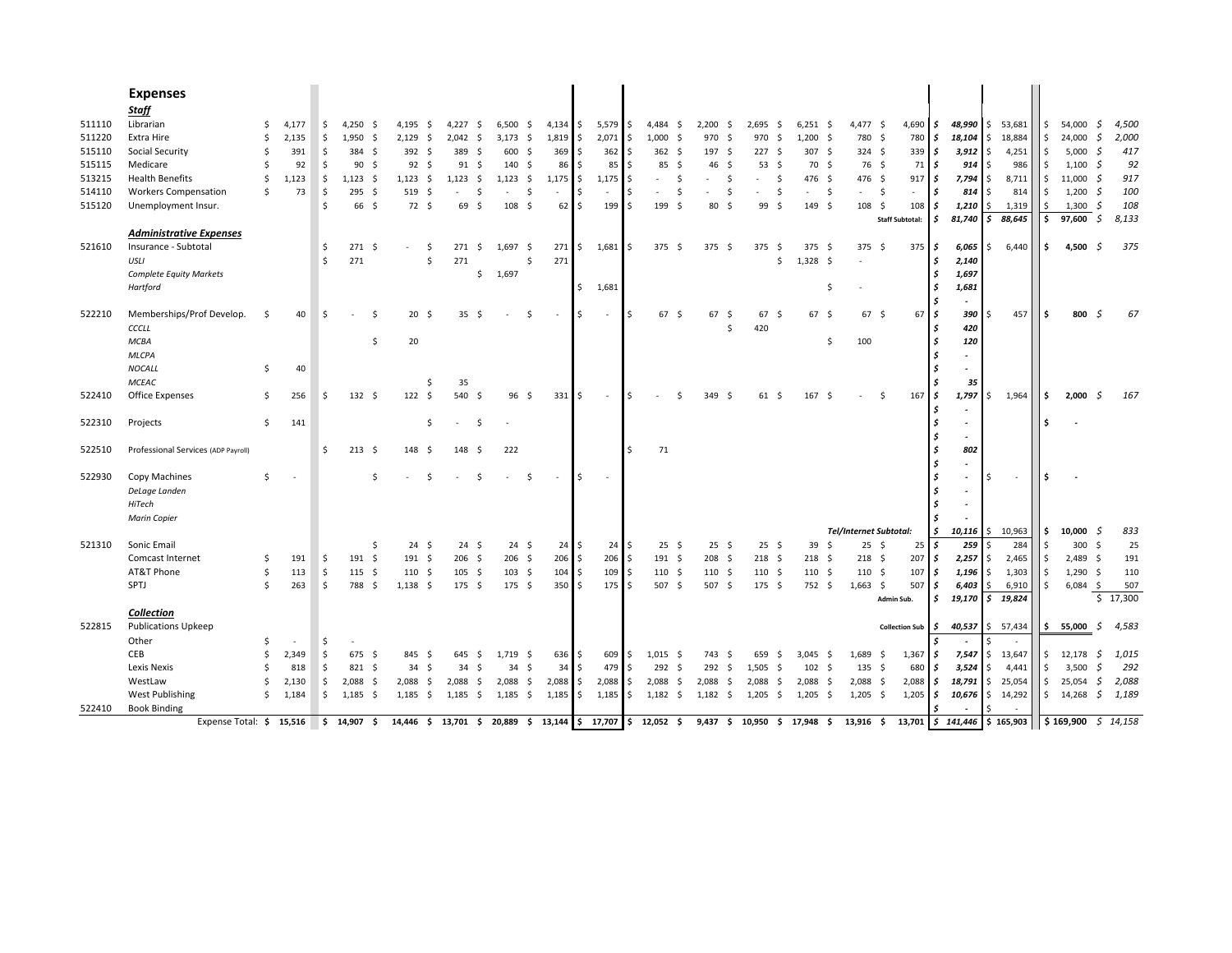|                                      |                        |                        |                        |                        |                        | <b>MCLL COURT FILING FEE REVENUE</b> |                        |                        |                        |                        |                        |                        |                        |
|--------------------------------------|------------------------|------------------------|------------------------|------------------------|------------------------|--------------------------------------|------------------------|------------------------|------------------------|------------------------|------------------------|------------------------|------------------------|
| <b>FISCAL</b><br><b>YEAR</b>         | 2008/2009              | 2010/2011              |                        | 2011/2012 2012/2013    |                        | 2013/2014 2014/2015 2015/2016        |                        | 2016/2017              | 2017/2018              | 2018/2019              |                        | 2019/2020 2020-2021    | 2021/2022              |
| <b>MONTH</b><br><b>JULY</b>          | 20,659.00              | 22,977.66              | 20,540.55              | 18,553.72              | 17,112.03              | 15,325.97                            | 13,394.41              | 14,436.61              | 15,423.76              | 15,732.59              | 15,504.68              | 382.26                 | 9,382.59               |
| <b>AUGUST</b>                        | 19,922.00<br>21,723.00 | 23,960.43<br>21,722.04 | 21,718.70<br>18,661.46 | 18,993.11<br>17,773.96 | 15,217.06<br>15,432.17 | 16,919.18<br>16,074.18               | 15,889.49<br>14,699.61 | 15,213.24<br>12,609.37 | 16,073.88<br>14,326.47 | 14,722.11<br>14,633.61 | 14,041.18<br>17,124.24 | 16,001.89<br>10,247.04 | 22,888.81<br>13,414.73 |
| SEPT.<br><b>OCTOBER</b>              | 19,623.00              | 21,675.44              | 19,906.84              | 19,163.96              | 15,217.59              | 14,560.64                            | 13,726.42              | 14,303.82              | 17,267.94              | 14,745.05              | 13,045.80              | 13,344.67              | 18,388.13              |
| NOVEMBER<br><b>DECEMBER</b>          | 19,115.00<br>20,339.00 | 21,320.14<br>21,817.93 | 18,609.36<br>19,736.75 | 14,605.25<br>17,096.40 | 13,983.15<br>16,688.32 | 14,926.06<br>13,698.16               | 13,529.51<br>14,161.61 | 14,026.49<br>14,087.85 | 14,651.51<br>13,988.55 | 11,844.36<br>13,697.15 | 14,564.37<br>14,025.18 | 9,890.70<br>9,502.63   | 15,930.29<br>14,865.21 |
| <b>JANUARY</b>                       | 15,573.00              | 20,296.35              | 18,939.59              | 16,072.57              | 14,588.83              | 12,812.89                            | 12,802.25              | 12,149.23              | 13,808.54              | 13,949.41              | 14,580.66              | 9,573.31               | 14,193.66              |
| FEBRUARY                             | 20,986.00              | 19,451.28              | 20,767.28              | 15,160.56              | 14,836.86              | 13,448.58                            | 12,273.72              | 13,625.45              | 12,072.28              | 12,332.59              | 14,227.45              | 15,886.80              | 10,942.59              |
| <b>MARCH</b><br><b>APRIL</b>         | 16,148.00<br>17,975.00 | 22,904.59<br>19,761.98 | 25,481.90<br>10,562.85 | 17,544.43<br>15,398.28 | 15,218.51<br>14,144.44 | 12,840.74<br>13,292.85               | 13,942.25<br>13,097.15 | 12,325.32<br>14,099.42 | 14,378.55<br>13,045.95 | 15,424.33<br>13,634.85 | 14,612.20<br>14,828.26 | 9,205.48<br>11,416.60  | 10,184.15<br>10,927.55 |
| MAY                                  | 19,948.00              | 22,159.40              | 17,793.36              | 17,385.67              | 15,321.18              | 14,594.61                            | 15,925.91              | 14,977.96              | 13,800.05              | 13,546.55              | 8,031.24               | 16,402.85              | 15,609.32              |
| <b>JUNE</b>                          | 23,462.00              | 22,249.53              | 17,892.17              | 16,637.38              | 14,850.97              | 16,095.27                            | 16,237.00              | 12,928.62              | 14,252.53              | 15,796.62              | 11.62                  | 11,634.46              | 12,125.83              |
| <b>ANNUAL</b><br><b>TOTALS</b>       | 235,472.53             | 260,296.77             | 230,610.81             | 204,385.29             | 182,611.11             | 174,589.13                           | 169,679.33             | 164,783.38             | 173,090.01             | 170,059.22             | 154,596.88             | 133,488.69             | 168,852.86             |
| <b>FISCAL</b>                        | 2008/2009              | 2010/2011              | 2011/2012              | 2012/2013              | 2013/2014              | 2014/2015                            | 2015/2016              | 2016/2017              | 2017/2018              | 2018/2019              | 2019/2020              | 2020/2021              | 2021/2022              |
| <b>YEAR</b><br>JAN.<br><b>TOTALS</b> | 136,954.00             | 153,769.99             | 138,113.25             | 122,258.97             | 108,239.15             | 104,317.08                           | 98,203.30              | 96,826.61              | 105,540.65             | 99,324.28              | 102,886.11             | 68,942.50              | 168,852.86             |

| <b>FISCAL</b><br><b>YEAR</b>                                                                             | 2008/2009  | 2010/2011  | 2011/2012  | 2012/2013  | 2013/2014  | 2014/2015  | 2015/2016 | 2016/2017 | 2017/2018  | 2018/2019 | 2019/2020  | 2020/2021 | 2021/2022  |
|----------------------------------------------------------------------------------------------------------|------------|------------|------------|------------|------------|------------|-----------|-----------|------------|-----------|------------|-----------|------------|
| JAN.<br><b>TOTALS</b>                                                                                    | 136.954.00 | 153.769.99 | 138.113.25 | 122.258.97 | 108.239.15 | 104.317.08 | 98.203.30 | 96.826.61 | 105.540.65 | 99.324.28 | 102.886.11 | 68.942.50 | 168.852.86 |
| Each current month's filing fee revenue represents income generated from the Court filings of two months |            |            |            |            |            |            |           |           |            |           |            |           |            |

Each current month's filing fee revenue represents income generated from the Court filings of two months **ago. January revenue comes from November filings, etc.** ago. January revenue comes from November filings, etc.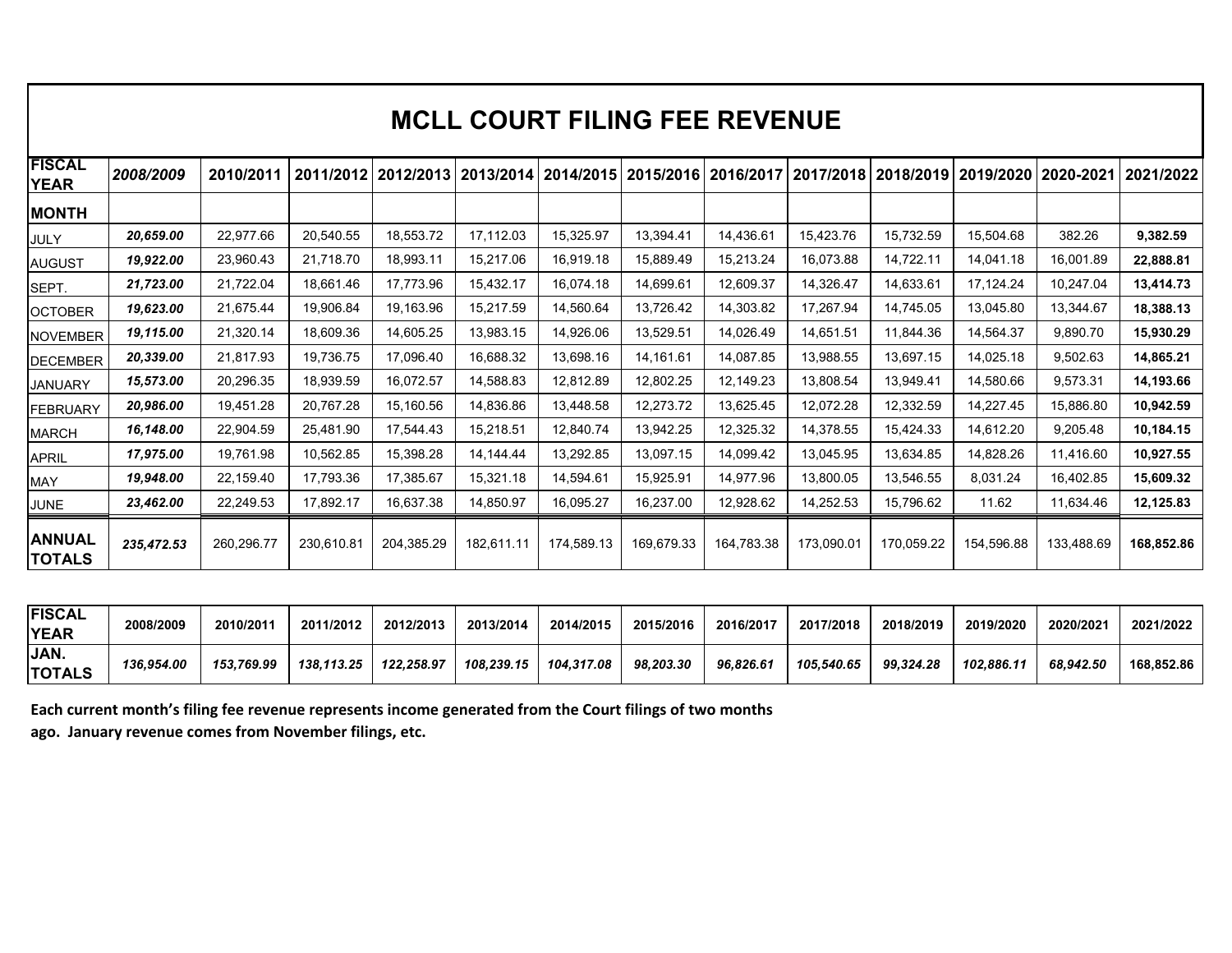# **Marin County Law Library** Marin County Law Library **June 2022 WARRANTS** June 2022 WARRANTS Marin County<br>June 2022<br>(Account Balanc

| <b>Item</b>             | <b>Marin County Law Library</b><br><b>June 2022 WARRANTS</b><br>(Account Balance - \$260,259.23)<br>Vendor | <b>Current Amount</b>                   | <b>Suggested</b>               |
|-------------------------|------------------------------------------------------------------------------------------------------------|-----------------------------------------|--------------------------------|
| No.<br>1                | Kaiser Permanente                                                                                          | Due<br>\$<br>951.30                     | \$<br><b>Payment</b><br>951.30 |
| $\overline{2}$          | <b>CEB</b> Publications                                                                                    | \$<br>1,024.99                          | \$<br>1,024.99                 |
| 3                       | Matthew Bender & Co., Inc.                                                                                 | \$<br>679.73                            | \$<br>679.73                   |
| $\overline{\mathbf{4}}$ | <b>Comcast Business</b>                                                                                    | \$207.00                                | \$<br>207.00                   |
| 5                       | CALNET                                                                                                     | \$<br>105.13                            | \$<br>105.13                   |
| 6                       | <b>CEB OnLaw Unlimited</b>                                                                                 | \$<br>341.59                            | \$<br>341.59                   |
| $\overline{7}$          | U.S. Bank (Sonic, Quill, Meta, Marin<br><b>County Bar Association)</b>                                     | \$<br>280.12                            | \$<br>280.12                   |
| 8                       | AT&T CALNET                                                                                                | \$<br>105.76                            | \$<br>105.76                   |
| 9                       | Thompson Reuters (Westlaw)                                                                                 | \$<br>2,087.84                          | \$<br>2,087.84                 |
| 10                      | Thompson Reuters (West Publications)                                                                       | \$1,205.47                              | \$<br>1,205.47                 |
| 11                      |                                                                                                            |                                         |                                |
| 12                      |                                                                                                            |                                         |                                |
| 13                      |                                                                                                            |                                         |                                |
| 14                      |                                                                                                            |                                         |                                |
|                         | Totals: \$                                                                                                 | 6,988.93                                | \$<br>6,988.93                 |
|                         |                                                                                                            |                                         |                                |
|                         | Salaries: \$5,909.65                                                                                       |                                         |                                |
|                         | <b>Total Expenses: \$16,835.93</b>                                                                         | <b>Total Revenue</b>                    | \$<br>260,359.23               |
|                         |                                                                                                            | Available:<br><b>Total Expenditures</b> | \$<br>12,894.58                |
|                         |                                                                                                            | (proposed):<br><b>Remaining Cash</b>    | \$<br>247,464.65               |
|                         |                                                                                                            | <b>Balance:</b>                         |                                |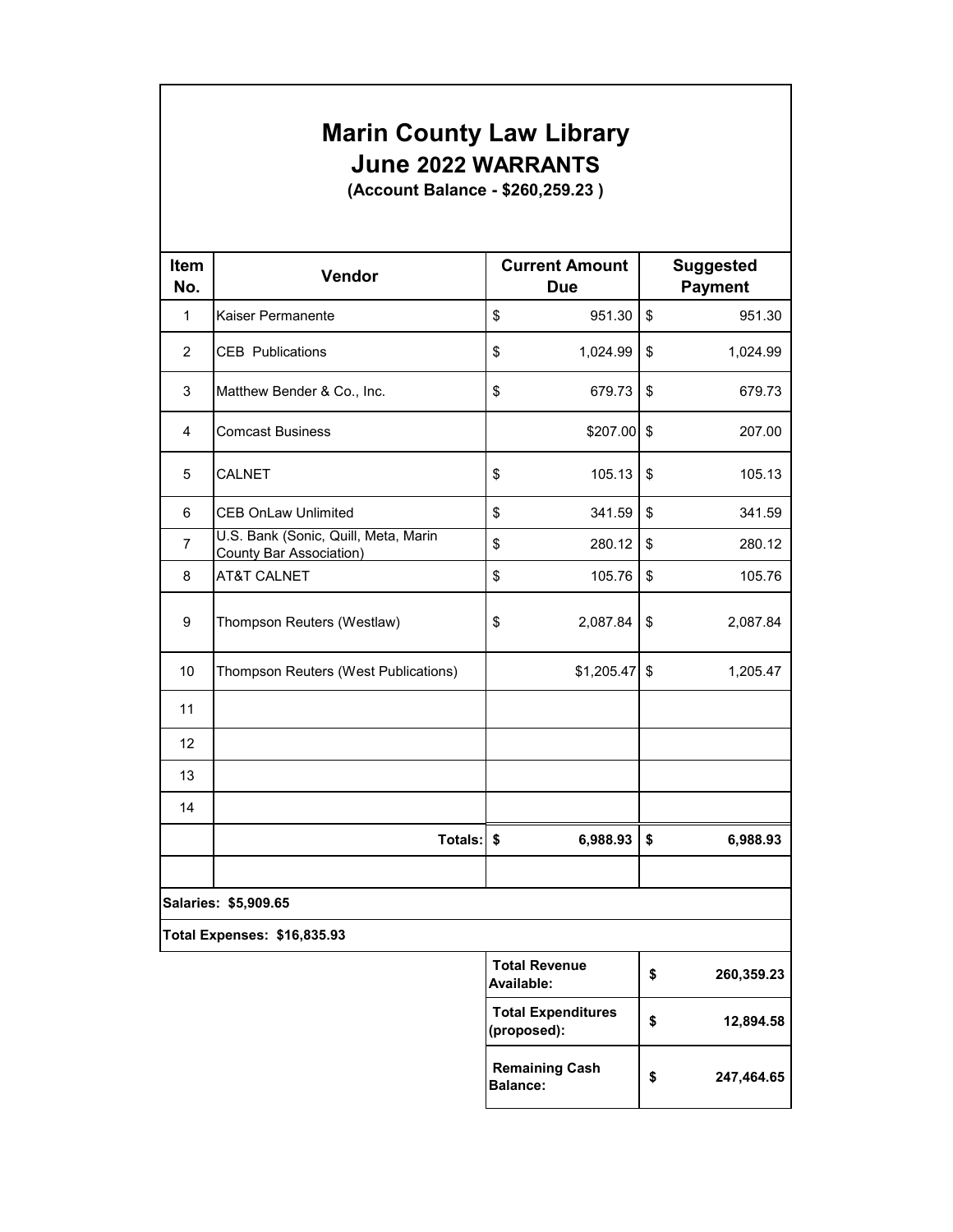**Marin County Law Library Civic Engagement Report June 2022**  Marin County Law Library Civic Engagement Report June 2022 Marin County Law Library Civic Engagement Report June<br>First Thursdays at the Marin County Law Library Program

**First Thursdays at the Marin County Law Library Program** 

**Confirmed for July 7: Conservation Corps North Bay**  Confirmed for July 7: Conservation Corps North Bay



A path to a better future.



#### **About Conservation Corps North Bay**: About Conservation Corps North Bay:

Serving Marin and Sonoma Counties since 1982, CCNB is the oldest local nonprofit youth Serving Marin and Sonoma Counties since 1982, CCNB is the oldest local nonprofit youth conservation corps in the country. conservation corps in the country.

#### **The mission of the Conservation Corp North Bay:**  The mission of the Conservation Corp North Bay:

-To develop youth and conserve natural resources for a resilient, sustainable, and equitable -To develop youth and conserve natural resources for a resilient, sustainable, and equitable community community

#### **Achieving the CCNB Mission:**  Achieving the CCNB Mission:

 -Providing young adults with opportunities to transform their lives through paid work, -Providing young adults with opportunities to transform their lives through paid work, education, employability, civic engagement, and leadership education, employability, civic engagement, and leadership

-Partnering with the community to conserve and restore natural resources and improve -Partnering with the community to conserve and restore natural resources and improve recreational and public areas -Fostering diversity, equity, and inclusion recreational and public areas -Fostering diversity, equity, and inclusion

 -Creating the environmental leaders of the future by teaching environmental ethics and -Creating the environmental leaders of the future by teaching environmental ethics and behaviors to local youth behaviors to local youth

 -Making communities safer by reducing hazards and by responding to public emergencies and -Making communities safer by reducing hazards and by responding to public emergencies and disasters disasters

#### **Speaker:**  Speaker:

Anastasia Pryor, Director of Development and Communications Anastasia Pryor, Director of Development and Communications